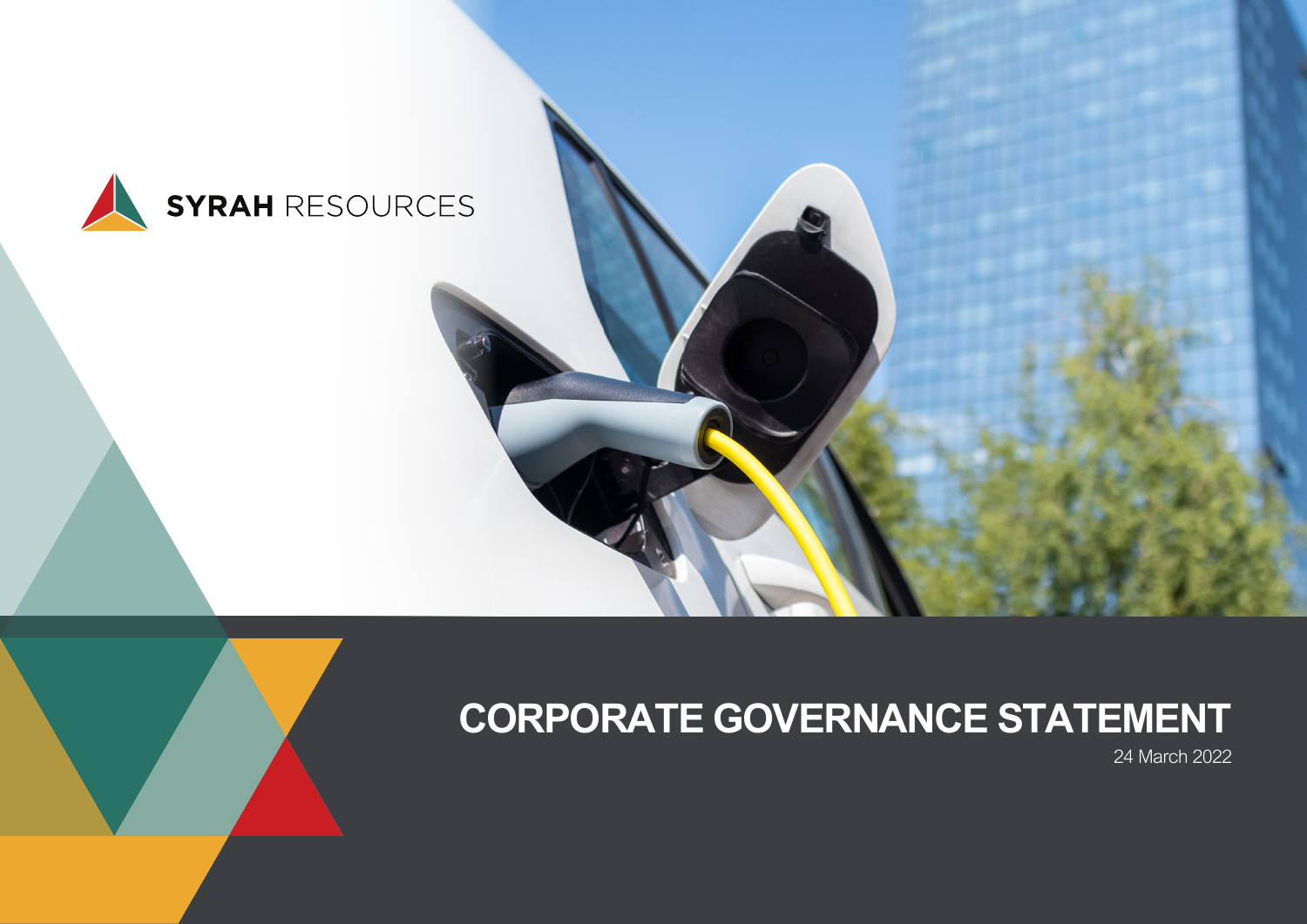## **CONTENTS**

| <b>CONTENTS</b>                                                                 | <b>PAGE</b>    |
|---------------------------------------------------------------------------------|----------------|
| <b>OVERVIEW</b>                                                                 | 1              |
| <b>GOVERNANCE STRUCTURE</b>                                                     | 1              |
| STRUCTURE AND COMPOSITION OF THE BOARD                                          | $\overline{2}$ |
| <b>BOARD SKILLS MATRIX</b>                                                      | 3              |
| STRUCTURE AND COMPOSITION OF THE BOARD SUB-COMMITTEES                           | 4              |
| ETHICAL STANDARDS, INTEGRITY AND CULTURE                                        | 6              |
| <b>ASX RECOMMENDATIONS</b>                                                      | $\overline{7}$ |
| <b>PRINCIPLE 1: LAY SOLID FOUNDATIONS FOR MANAGEMENT AND OVERSIGHT</b>          | $\overline{7}$ |
| <b>PRINCIPLE 2: STRUCTURE THE BOARD TO BE EFFECTIVE AND ADD VALUE</b>           | 12             |
| PRINCIPLE 3: INSTIL A CULTURE OF ACTING LAWFULLY, ETHICALLY AND RESPONSIBLY     | 14             |
| <b>PRINCIPLE 4: SAFEGUARD THE INTEGRITY OF CORPORATE REPORTS</b>                | 15             |
| <b>PRINCIPLE 5: MAKE TIMELY AND BALANCED DISCLOSURE</b>                         | 17             |
| <b>PRINCIPLE 6: RESPECT THE RIGHTS OF SECURITY HOLDERS</b>                      | 18             |
| <b>PRINCIPLE 7: RECOGNISE AND MANAGE RISK</b>                                   | 19             |
| <b>PRINCIPLE 8: REMUNERATE FAIRLY AND RESPONSIBLY</b>                           | 21             |
| <b>PRINCIPLE 9: ADDITIONAL RECOMMENDATIONS THAT APPLY ONLY IN CERTAIN CASES</b> | 22             |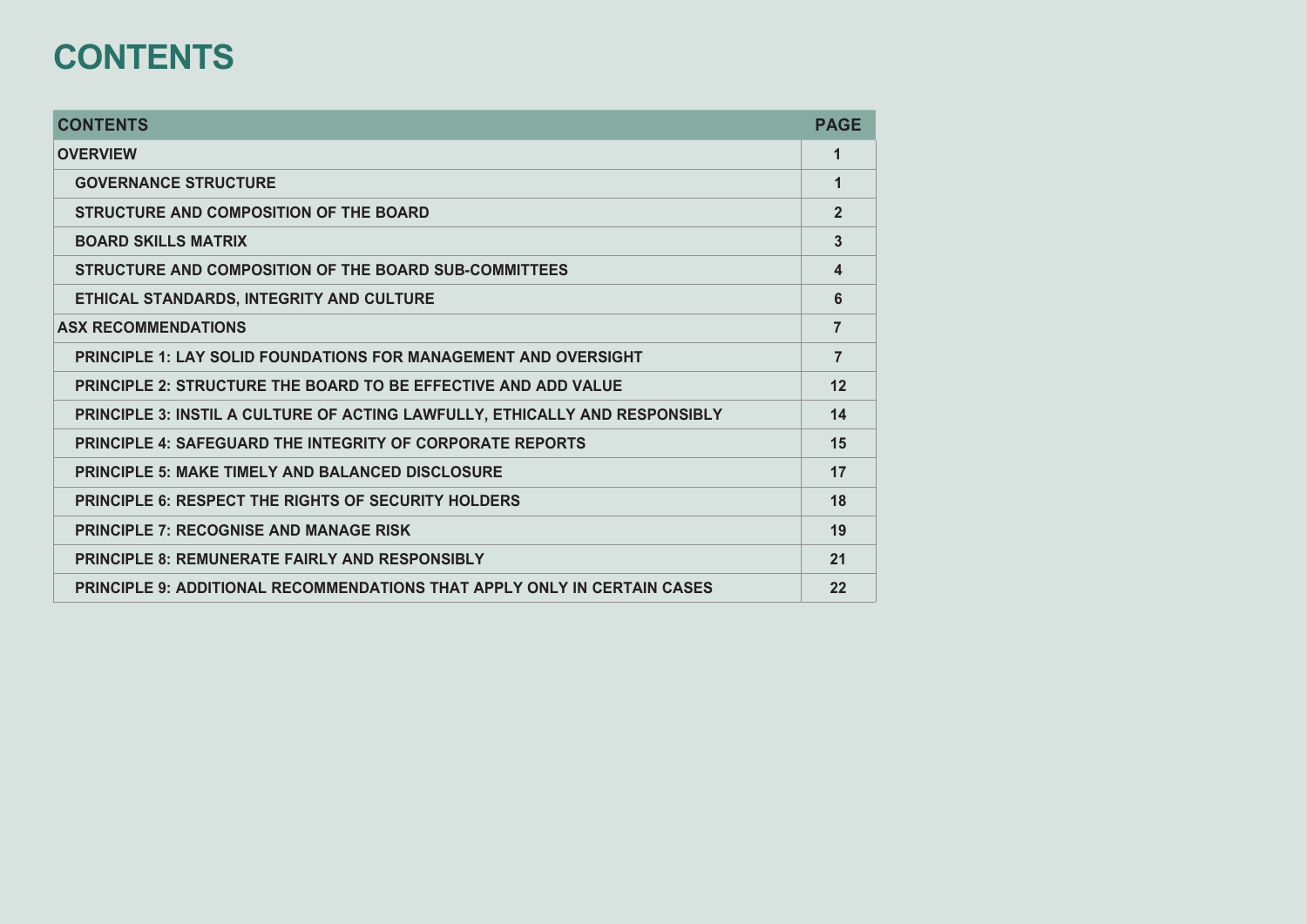## <span id="page-2-0"></span>**OVERVIEW**

The Board and management of Syrah Resources Limited (Syrah or the Company) is committed to ensuring the Company has an appropriate corporate governance framework to protect and enhance the Company's performance and overall shareholder value.

The ASX Listing Rules require listed companies to prepare a statement disclosing the extent to which they have complied with the recommendations of the ASX Corporate Governance Council's Corporate Governance Principles and Recommendations, 4th Edition (ASX Recommendations) during the reporting period. The ASX Recommendations are not prescriptive, such that if a company considers a recommendation to be inappropriate having regard to its own circumstances, it has the flexibility not to follow it. Where a company has not followed all the Recommendations, it must identify which ASX Recommendations have not been followed and provide reasons for not following them.

This Corporate Governance Statement discloses the extent to which the Company has followed the ASX Recommendations, or where appropriate, indicates a departure from the Recommendations with an explanation. This Statement should be read in conjunction with the material on our website [http://www.syrahresources.com.au/corporate-governance,](http://www.syrahresources.com.au/corporate-governance) including the 2021 Annual Report and all of the Company's policies contained herein.

Information in this statement is current as at the date of this statement unless otherwise noted.

#### **GOVERNANCE STRUCTURE**

The governance and performance of Syrah is overseen by the Board of Directors elected by shareholders.

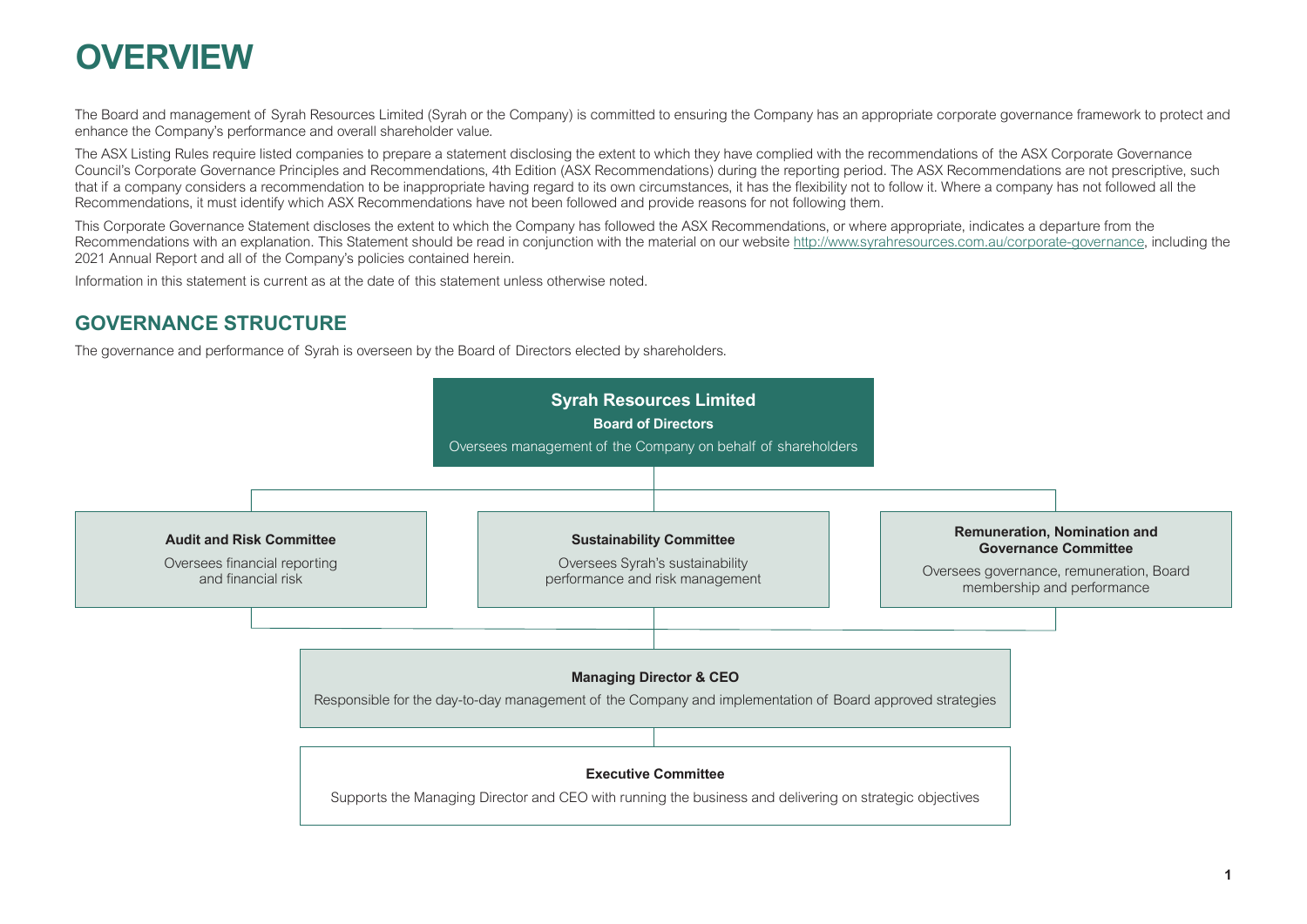#### <span id="page-3-0"></span>**STRUCTURE AND COMPOSITION OF THE BOARD**

The current structure and composition of the Board is set out below. The majority of the Board are independent, non-executive directors.

| <b>NAME OF</b><br><b>DIRECTOR</b>                                  | <b>POSITION</b>               | <b>EXPERIENCE AND EXPERTISE HIGHLIGHTS</b>                                                                                                                                                                                                                         | <b>LENGTH OF</b><br><b>SERVICE</b>      | <b>INDEPENDENT</b> | <b>RATIONALE</b>                                                                                                                                                                                                                |
|--------------------------------------------------------------------|-------------------------------|--------------------------------------------------------------------------------------------------------------------------------------------------------------------------------------------------------------------------------------------------------------------|-----------------------------------------|--------------------|---------------------------------------------------------------------------------------------------------------------------------------------------------------------------------------------------------------------------------|
| James Askew<br>B.Eng, M.Eng                                        | Non-<br>Executive<br>Chairman | Mining engineer with over 40 years' broad international experience as a Director and Chief<br>Executive Officer of Australian and international publicly listed mining, mining finance and<br>related companies.                                                   | 7 years, 5<br>months (at March<br>2022) | Yes                | No relevant<br>relationships or<br>interests.                                                                                                                                                                                   |
|                                                                    |                               | Continuous involvement with the African mining industry since 1985.<br>Chairman of OceanaGold Corporation (retired June 2019), Non-Executive Director of                                                                                                           |                                         |                    |                                                                                                                                                                                                                                 |
|                                                                    |                               | Evolution Mining Limited and Endeavour Mining Corporation.                                                                                                                                                                                                         |                                         |                    |                                                                                                                                                                                                                                 |
| Shaun Verner<br>MSc, B.Bus, B.Arts                                 | Managing<br>Director          | Senior resource industry executive with extensive general management and cross-functional<br>commercial, operations, supply chain and leadership experience.                                                                                                       | 5 years, 1 month<br>(at March 2022)     | <b>No</b>          | Managing Director<br>and CEO and receives                                                                                                                                                                                       |
|                                                                    |                               | 20 years' experience at BHP Limited in a variety of executive roles, with extensive<br>international commercial and operational experience across a range of commodities<br>including copper and base metals, uranium and thermal and metallurgical coal.          |                                         |                    | performance based<br>remuneration linked<br>to Company based<br>performance hurdles.                                                                                                                                            |
| Jose Manuel<br>Caldeira<br>Law degree<br>and accounting<br>diploma | Non-<br>Executive<br>Director | Prominent and senior lawyer in Mozambique with over 30 years' commercial and government<br>experience. Senior partner at Sal and Caldeira Advogados, Lda in Mozambique, one of the<br>leading law firms in Mozambique and a former judge of the Maputo City Court. | 7 years, 8<br>months (at March<br>2022) | Yes                | Partner of Sal and<br>Caldeira Advogados<br>Lda, the Company's<br>primary legal<br>representative in<br>Mozambique.                                                                                                             |
|                                                                    |                               |                                                                                                                                                                                                                                                                    |                                         |                    | A review of the fees paid<br>to the firm over the last<br>3 years was undertaken<br>revealing these were<br>not of a material nature<br>and therefore would not<br>impact Mr Caldeira's<br>independence status on<br>the Board. |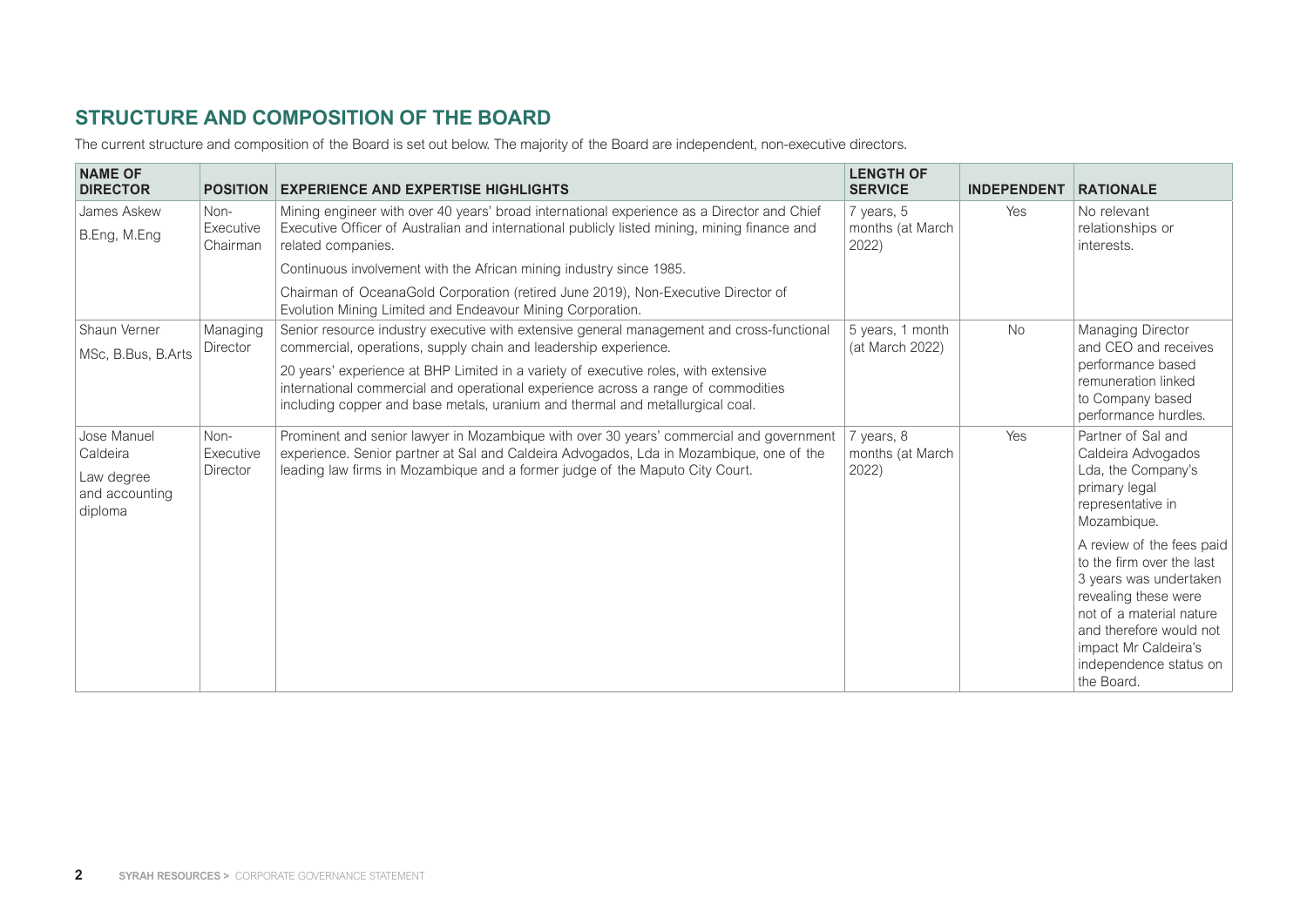<span id="page-4-0"></span>

| <b>NAME OF</b><br><b>DIRECTOR</b>             | <b>POSITION</b>               | <b>EXPERIENCE AND EXPERTISE HIGHLIGHTS</b>                                                                                                                                                                                                                                                                                                                                                                                                                                                                                  | <b>LENGTH OF</b><br><b>SERVICE</b>      | <b>INDEPENDENT</b> | <b>RATIONALE</b>                           |
|-----------------------------------------------|-------------------------------|-----------------------------------------------------------------------------------------------------------------------------------------------------------------------------------------------------------------------------------------------------------------------------------------------------------------------------------------------------------------------------------------------------------------------------------------------------------------------------------------------------------------------------|-----------------------------------------|--------------------|--------------------------------------------|
| Lisa Bahash<br><b>BSME, MSEM</b>              | Non-<br>Executive<br>Director | 30 years' experience in the automotive OEM, Tier 1 supplier and aftermarket sectors<br>including Senior Vice President, Automotive and Transportation with Jabil Inc., one of the<br>world's leading electronics manufacturing services company, and Group Vice President and<br>General Manager of Johnson Control's Power Solutions business, one of the world's largest<br>automotive battery manufacturers leading the OEM and technology strategies including<br>advanced energy storage and Lithium-Ion technologies. | 3 years, 8<br>months (at March<br>2022) | Yes                | No relevant relationships<br>or interests. |
| Sara Watts<br>BSc, MBA, FAICD,<br><b>FCPA</b> | Non-<br>Executive<br>Director | 12 years' experience as a director and audit and risk committee chair for across a range of<br>sectors including technology, logistics, arts and disability.<br>Over 30 years of financial, operational and international experience, including through                                                                                                                                                                                                                                                                     | 2 year, 9 months<br>(at March 2022)     | Yes                | No relevant relationships<br>or interests. |
|                                               |                               | involvement in multiple technology transformation projects.<br>Former executive experience includes head of Internal Audit IBM Asia Pacific, Chief Financial<br>Officer of IBM Australia/New Zealand, Vice-Principal (Operations) at the University of Sydney,<br>and interim CEO of City West Housing.                                                                                                                                                                                                                     |                                         |                    |                                            |
| John Beevers<br>BEng (Mining),<br>MBus, MAICD | Non-<br>Executive<br>Director | John is currently a Director of Orica Limited. John is a former Director of QUT Bluebox, the<br>commercialisation arm of Queensland University of Technology, and former Chief Executive<br>Officer and Managing Director of GroundProbe. John had a variety of other roles, including<br>former Executive roles within Orica Group, including Group General Manager of Chemical<br>Services and Chief Executive Officer of Orica Mining Services.                                                                          | 1 year, 10 months<br>(at March 2022)    | Yes                | No relevant relationships<br>or interests. |
| <b>Average Length of Service:</b>             |                               |                                                                                                                                                                                                                                                                                                                                                                                                                                                                                                                             | 4 years and<br>7 months                 |                    |                                            |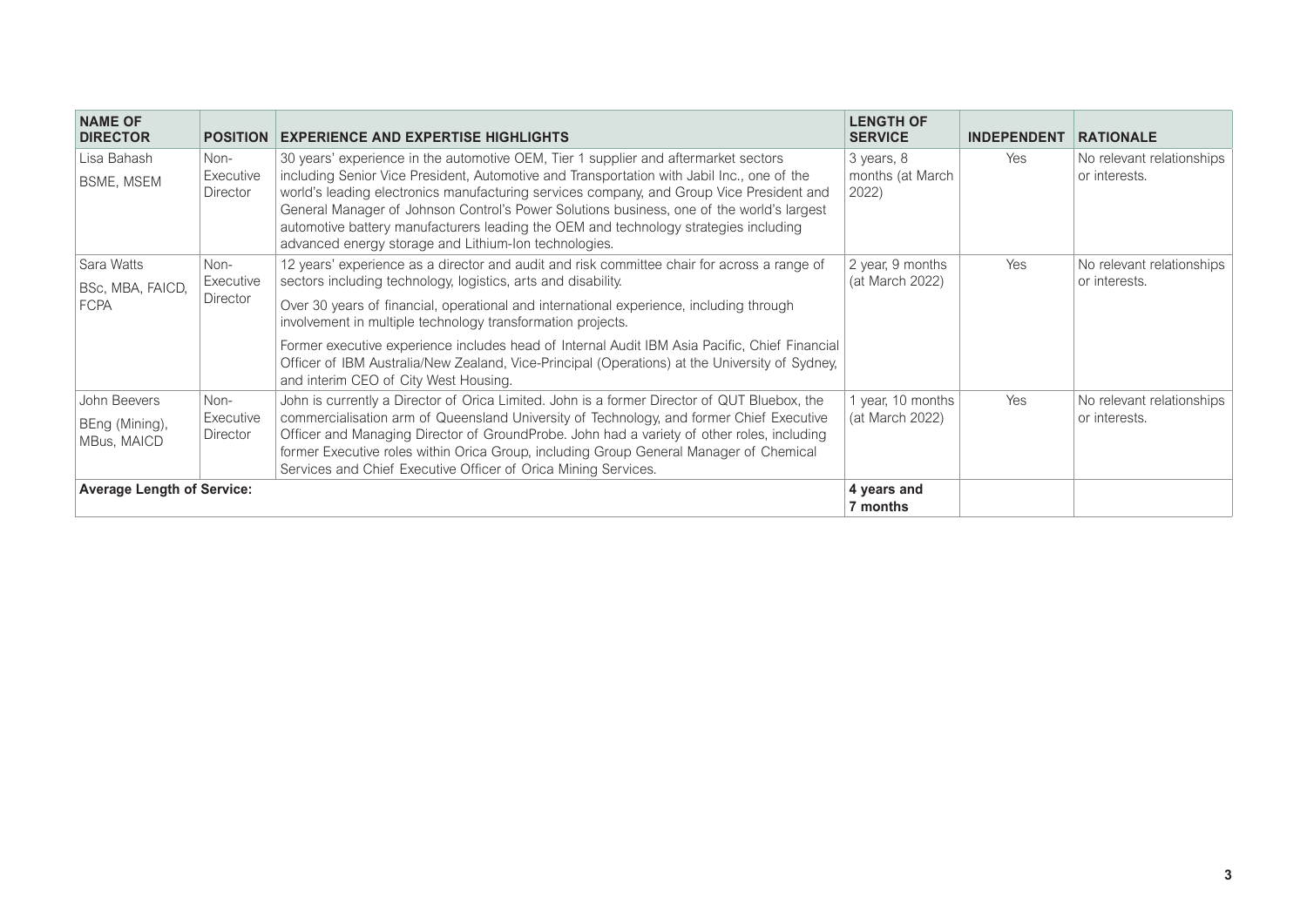#### <span id="page-5-0"></span>**BOARD SKILLS MATRIX**

The skills and experience the Board has and is focused on providing to the Company are set out below. This table is based on a scale from  $0 =$  no experience –  $5 =$  highly experienced. Rounded averages are presented for the Board and each sub-committee.

| <b>SKILLS AND</b><br><b>EXPERIENCE</b>              | <b>DESCRIPTION</b>                                                                                                                                                                                                                                                      | <b>BOARD</b><br><b>AVERAGE</b><br>(6 MEMBERS) | <b>COMMITTEE</b><br><b>AVERAGE</b><br>(3 MEMBERS) | <b>AUDIT AND RISK SUSTAINABILITY</b><br><b>COMMITTEE</b><br><b>AVERAGE</b><br>(3 MEMBERS) | <b>REMUNERATION</b><br><b>NOMINATION, AND</b><br><b>GOVERNANCE</b><br><b>COMMITTEE</b><br><b>AVERAGE</b><br>(3 MEMBERS) |
|-----------------------------------------------------|-------------------------------------------------------------------------------------------------------------------------------------------------------------------------------------------------------------------------------------------------------------------------|-----------------------------------------------|---------------------------------------------------|-------------------------------------------------------------------------------------------|-------------------------------------------------------------------------------------------------------------------------|
| <b>Executive Leadership</b>                         | Sustainable success in business in at a senior executive level, including<br>experience in multiple global locations.                                                                                                                                                   | 5                                             | 5                                                 | 5                                                                                         | 5                                                                                                                       |
| Legal, Governance and<br>Compliance                 | Experience in managing the rigorous legal, governance and compliance<br>standards required in a listed environment, and in complex, regulated<br>operating environments.                                                                                                | $\overline{4}$                                | $\overline{4}$                                    | $\overline{4}$                                                                            | 3                                                                                                                       |
| <b>Financial Expertise</b>                          | Senior executive or equivalent experience in financial accounting and<br>reporting, corporate finance and internal financial controls, including an<br>ability to probe the adequacies of financial and risk controls, particularly in an<br>international environment. | 3                                             | $\overline{4}$                                    | 3                                                                                         | 3                                                                                                                       |
| <b>Strategic and Commercial</b><br><b>Expertise</b> | Ability to identify and critically assess strategic opportunities and threats and<br>to develop appropriate strategies in the context of the Company's policies,<br>business objectives, capital management and changing market conditions.                             | $\overline{4}$                                | 3                                                 | $\overline{4}$                                                                            | 5                                                                                                                       |
| <b>Risk Management</b>                              | Track record of developing, implementing and monitoring risk management<br>processes, to ensure long term resilience to systemic risk, including in<br>cybersecurity.                                                                                                   | $\overline{4}$                                | $\overline{4}$                                    | $\overline{4}$                                                                            | 5                                                                                                                       |
| Health, Safety and<br><b>Environment</b>            | Health, safety and environmental experience, and expertise in policies<br>supporting corporate social responsibility.                                                                                                                                                   | $\overline{4}$                                | $\overline{4}$                                    | 5                                                                                         | 5                                                                                                                       |
| <b>Sales and Marketing</b>                          | Track record in the development of sales and marketing strategy, relationships<br>and agreements.                                                                                                                                                                       | $\overline{4}$                                | 3                                                 | 3                                                                                         | $\overline{4}$                                                                                                          |
| <b>Business</b><br><b>Development</b>               | Expertise in strategic acquisitions and major global public markets.                                                                                                                                                                                                    | 3                                             | 3                                                 | $\overline{4}$                                                                            | $\overline{4}$                                                                                                          |
| <b>Mining and Resources</b>                         | Senior executive experience in the mining and resource sector with a focus on<br>creating long-term shareholder value in the areas of discovery, development<br>or operations.                                                                                          | $\overline{4}$                                | 3                                                 | $\overline{4}$                                                                            | $\Delta$                                                                                                                |
| <b>Processing, Technology</b><br>and Supply Chain   | Experience in large scale processing of industrial minerals or similar products,<br>energy storage technology, the renewable energy sector or downstream<br>supply chain, including original equipment manufacturing (OEM).                                             | $\overline{4}$                                | $\mathfrak 3$                                     | $\overline{4}$                                                                            | 5                                                                                                                       |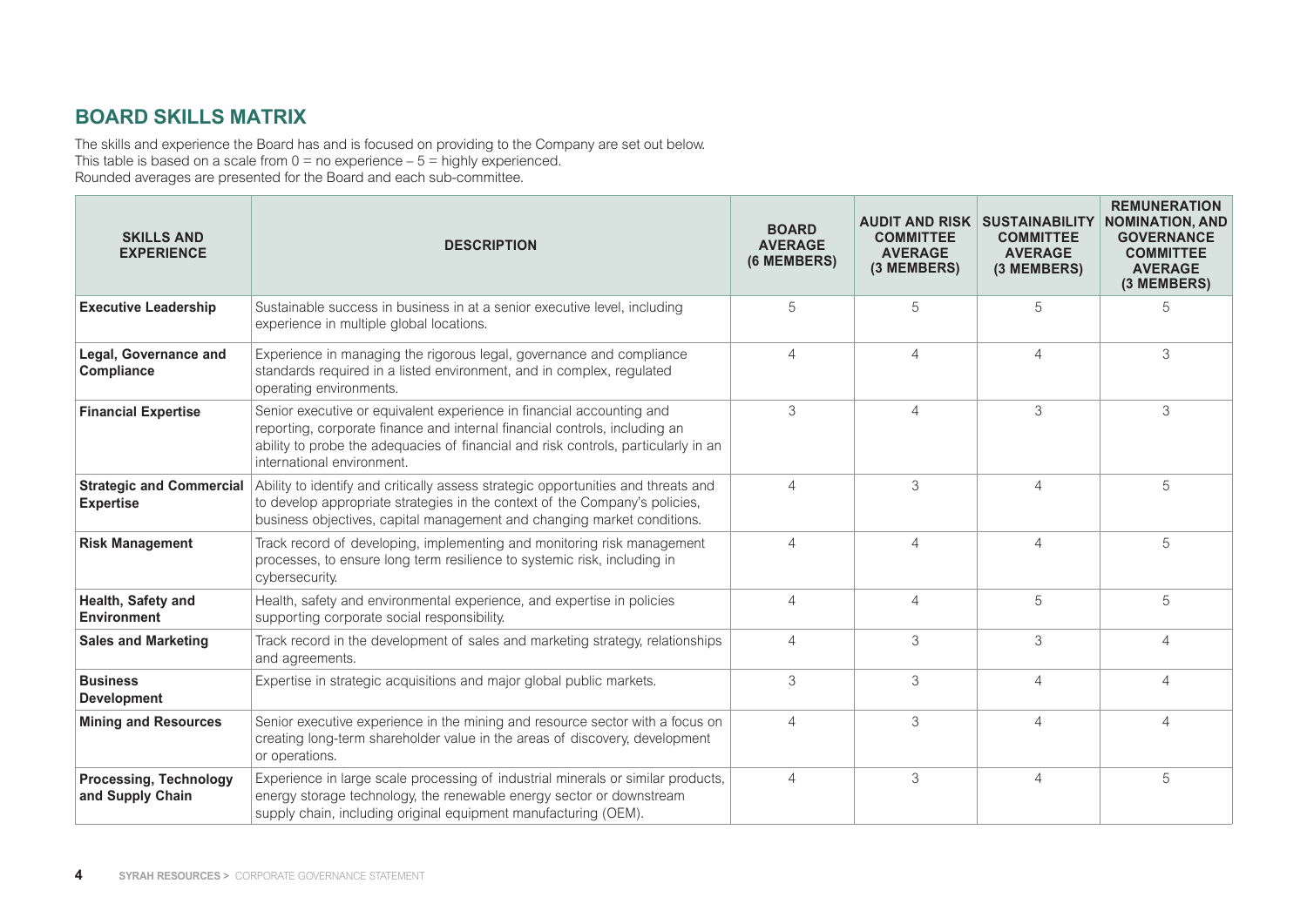### **STRUCTURE AND COMPOSITION OF THE BOARD SUB-COMMITTEES**

The Board has standing sub-committees to examine particular issues in detail and make recommendations to the Board.

| <b>COMMITTEE</b>                                             | <b>AUDIT AND RISK</b>                                                                                                                                                                                                                                                                                                                                                                                                                                          | <b>SUSTAINABILITY</b>                                                                                                                                                                                                                                                                                                                                                                                               | <b>REMUNERATION, NOMINATION</b><br><b>AND GOVERNANCE</b>                                                                                                                                                                                                                                                                                                                                                                |
|--------------------------------------------------------------|----------------------------------------------------------------------------------------------------------------------------------------------------------------------------------------------------------------------------------------------------------------------------------------------------------------------------------------------------------------------------------------------------------------------------------------------------------------|---------------------------------------------------------------------------------------------------------------------------------------------------------------------------------------------------------------------------------------------------------------------------------------------------------------------------------------------------------------------------------------------------------------------|-------------------------------------------------------------------------------------------------------------------------------------------------------------------------------------------------------------------------------------------------------------------------------------------------------------------------------------------------------------------------------------------------------------------------|
| Chair                                                        | Sara Watts                                                                                                                                                                                                                                                                                                                                                                                                                                                     | James Askew                                                                                                                                                                                                                                                                                                                                                                                                         | Lisa Bahash                                                                                                                                                                                                                                                                                                                                                                                                             |
| <b>Independent Chair</b>                                     | <b>Yes</b>                                                                                                                                                                                                                                                                                                                                                                                                                                                     | <b>Yes</b>                                                                                                                                                                                                                                                                                                                                                                                                          | Yes                                                                                                                                                                                                                                                                                                                                                                                                                     |
| <b>Other Members</b>                                         | Jose Caldeira                                                                                                                                                                                                                                                                                                                                                                                                                                                  | Jose Caldeira                                                                                                                                                                                                                                                                                                                                                                                                       | James Askew                                                                                                                                                                                                                                                                                                                                                                                                             |
|                                                              | John Beevers                                                                                                                                                                                                                                                                                                                                                                                                                                                   | Lisa Bahash                                                                                                                                                                                                                                                                                                                                                                                                         | John Beevers                                                                                                                                                                                                                                                                                                                                                                                                            |
| <b>Majority Independent?</b>                                 | Yes                                                                                                                                                                                                                                                                                                                                                                                                                                                            | Yes                                                                                                                                                                                                                                                                                                                                                                                                                 | Yes                                                                                                                                                                                                                                                                                                                                                                                                                     |
| <b>All Non-Executive Directors?</b>                          | Yes                                                                                                                                                                                                                                                                                                                                                                                                                                                            | Yes                                                                                                                                                                                                                                                                                                                                                                                                                 | Yes                                                                                                                                                                                                                                                                                                                                                                                                                     |
| <b>Committee's relevant qualifications</b><br>and experience | All members have formal accounting, finance,<br>commerce or MBA qualifications combined and/<br>or substantial relevant experience, as set out in<br>their Experience and Expertise highlights.                                                                                                                                                                                                                                                                | The Committee Chair has Environmental, Social<br>and Governance (ESG) experience. All members<br>have extensive experience with mining risk<br>management, industrial risk and/orAfricanor<br>African mining risk management.                                                                                                                                                                                       | All committee members have extensive market<br>facing experience with publicly listed entities and<br>experience in managing remuneration structures<br>to incentivise appropriate performance.                                                                                                                                                                                                                         |
| <b>Key Roles/Responsibilities</b>                            | Integrity of external financial reporting<br>$\geq$<br>Financial risk management and internal<br>$\mathbf{I}$<br>controls<br>Processes for compliance with ASX<br>disclosure (including continuous disclosure)<br>Reviewing appointment, remuneration,<br>independence and competence of external<br>auditors<br>Processes for managing legal and regulatory<br>risk<br>Oversight and monitoring of corporate risk<br>management systems and internal controls | Monitoring and oversight of performance and<br>risk management relating to:<br>Health and safety;<br>$\mathbf{I}$<br>Stakeholder management (including<br>government and community relations);<br>Heritage and land access;<br>Security and emergency management;<br>Environmental matters;<br>Reserves and resources:<br>Major technical or economic feasibility<br>studies; and<br>Sustainability practices.<br>> | Remuneration policies and practices for<br>$\geq$<br>Managing Director and CEO and senior<br>executives<br>Incentive plans, including equity-based plans<br>Non-executive director remuneration<br>Succession planning<br>$\geq$<br>Performance and education of directors<br>Director selection and appointment<br>(including appropriate checks prior to<br>appointment)<br>Corporate Governance systems and policies |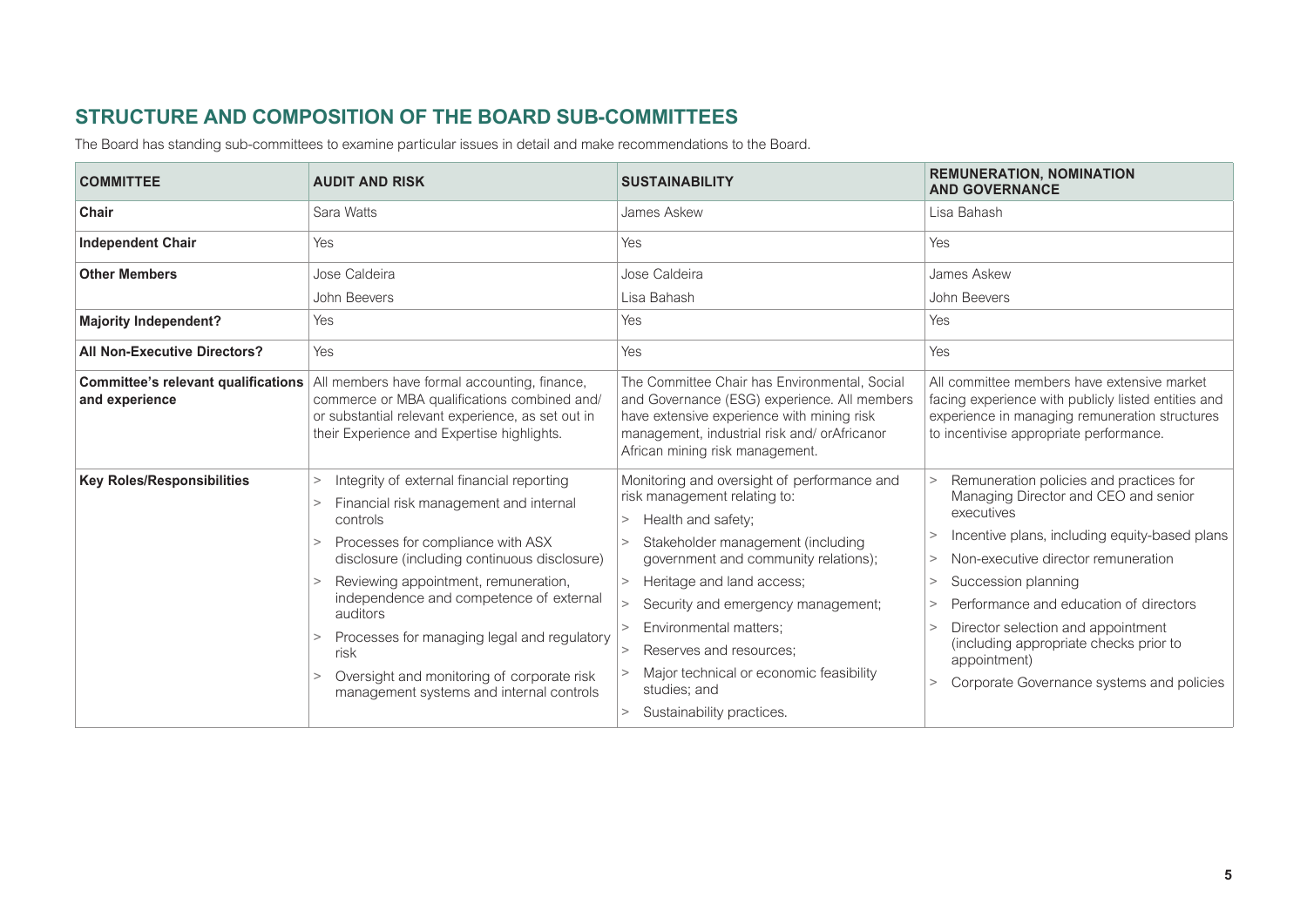#### <span id="page-7-0"></span>**ETHICAL STANDARDS, INTEGRITY AND CULTURE**

**Key policies provide the foundation for the Company's culture:**



#### **Further supported by the Company's Vision and Values:**

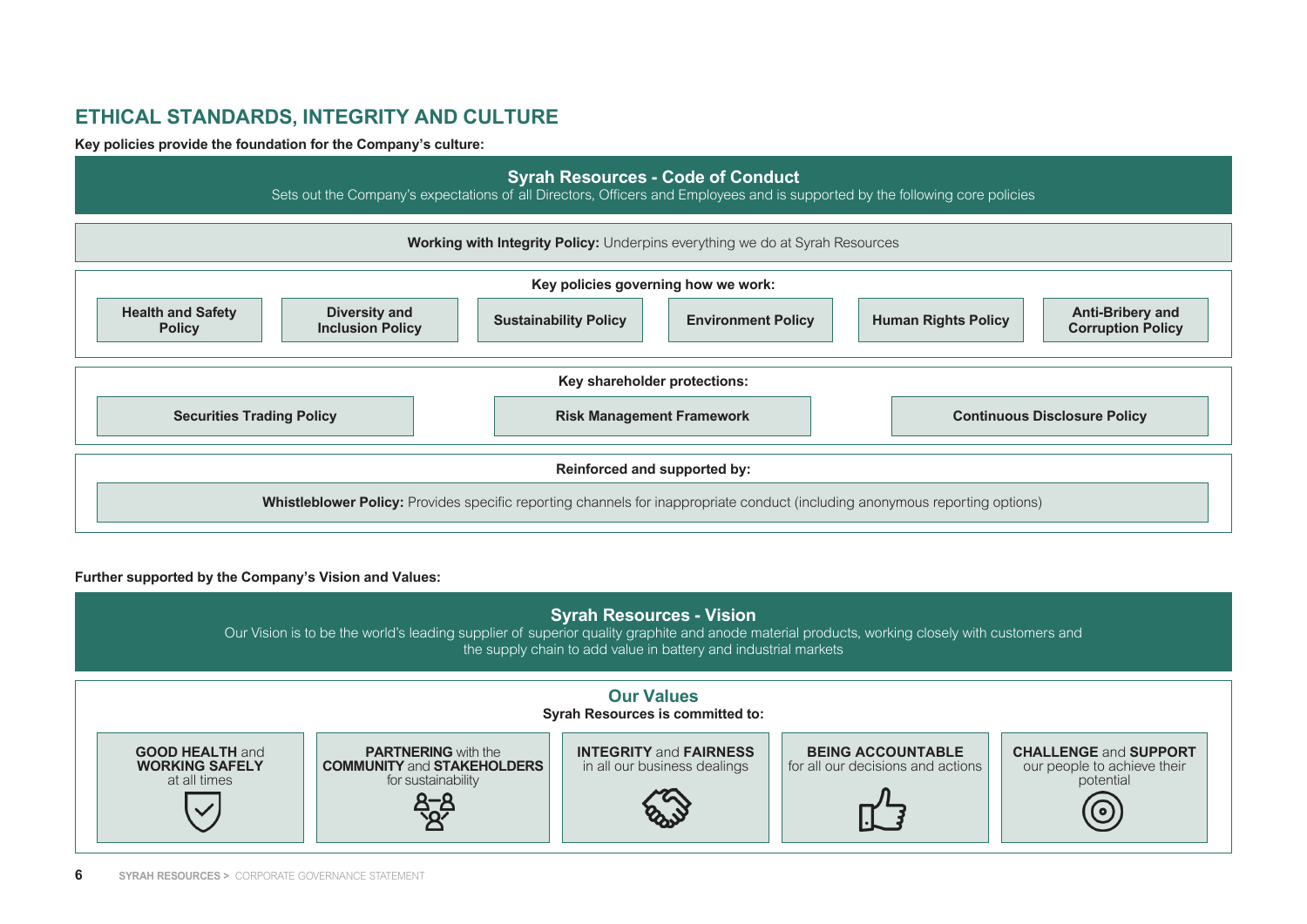## <span id="page-8-0"></span>**ASX RECOMMENDATIONS**

### **PRINCIPLE 1: LAY SOLID FOUNDATIONS FOR MANAGEMENT AND OVERSIGHT**

| <b>ASX RECOMMENDATIONS</b>                                                     | <b>COMPLIANCE</b> | <b>DETAILED DESCRIPTION</b>                                                                                                                                                                                                                                                                                      |
|--------------------------------------------------------------------------------|-------------------|------------------------------------------------------------------------------------------------------------------------------------------------------------------------------------------------------------------------------------------------------------------------------------------------------------------|
| ASX Recommendation 1.1 - Board and<br><b>Management Roles</b>                  | Yes               | The Board is accountable to shareholders for the performance and corporate governance of the Company. The<br>primary role of the Board is to provide overall strategic guidance and effective oversight of management.                                                                                           |
| A listed entity should have and disclose a board                               |                   | The Board's Charter sets out in detail the Board's key responsibilities:                                                                                                                                                                                                                                         |
| charter setting out:<br>(a) the respective roles and responsibilities of its   |                   | a) Providing leadership and approving the strategic direction and objectives of the Group and monitoring<br>implementation of the strategic direction and objectives;                                                                                                                                            |
| board and management; and<br>(b) those matters expressly reserved to the Board |                   | b) Overseeing the Group, including its control, accountability and reporting systems for monitoring ethical, legal and<br>financial compliance, including monitoring the conduct of external audits;                                                                                                             |
| and those delegated to management.                                             |                   | c) Overseeing the Group's risk management framework, including setting the risk appetite within which the Board<br>expects management to operate, and periodically reviewing the effectiveness of that framework;                                                                                                |
|                                                                                |                   | d) Approving and monitoring the progress of operating budgets, major capital expenditure, delegations of authority,<br>acquisitions, divestments, capital management decisions and other corporate transactions, including the issue of<br>securities of the Company;                                            |
|                                                                                |                   | e) Overseeing and monitoring the implementation of the Company's corporate governance systems and policies;                                                                                                                                                                                                      |
|                                                                                |                   | Promoting ethical and responsible decision making by the Group, consistent with maintaining the Group's social<br>licence to operate;                                                                                                                                                                            |
|                                                                                |                   | g) Monitoring the Company's process for making timely and balanced disclosure of all information required to be<br>disclosed in accordance with the Company's Constitution, applicable Listing Rules, the Corporations Act 2001<br>(Cth) and other applicable laws and regulations;                              |
|                                                                                |                   | h) Determining the Company's dividend policy, the amount and timing of all dividends and the operation of the<br>Company's dividend re-investment plan (if any);                                                                                                                                                 |
|                                                                                |                   | Considering appointments to, and the performance and succession of, the Board and the senior executives<br>including:                                                                                                                                                                                            |
|                                                                                |                   | a) Appointing and removing the Managing Director and CEO;                                                                                                                                                                                                                                                        |
|                                                                                |                   | b) approving senior executive appointments;                                                                                                                                                                                                                                                                      |
|                                                                                |                   | c) monitoring and evaluating the performance of individual directors, the Board as a whole, the Managing<br>Director and the senior executives;                                                                                                                                                                  |
|                                                                                |                   | reviewing and approving contractual arrangements, remuneration and benefits of the Non-Executive Directors,<br>d)<br>the Managing Director and the senior executives, including the Company's remuneration framework;                                                                                            |
|                                                                                |                   | e) reviewing the size and composition of the Board; and                                                                                                                                                                                                                                                          |
|                                                                                |                   | succession planning for the Board and the Managing Director and CEO and overseeing succession planning<br>f<br>for the senior executives.                                                                                                                                                                        |
|                                                                                |                   | The Board Charter also sets out Board composition, membership and independence, the role and responsibilities of<br>the Chairman, delegation of responsibilities to the Managing Director and to sub-committees of the Board. Details of<br>the standing Board sub-committees are set out in the Overview above. |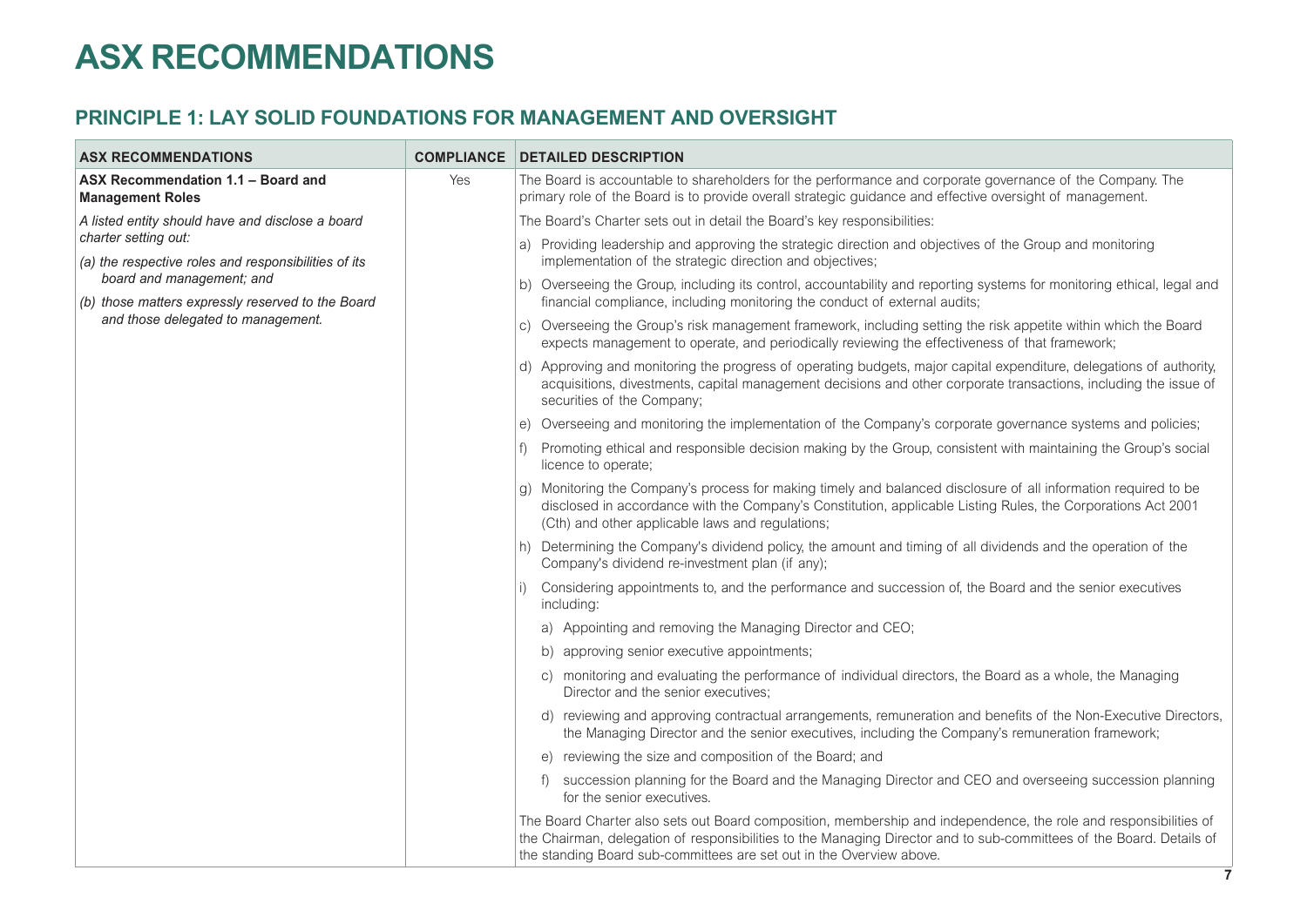| <b>ASX RECOMMENDATIONS</b>                                                                                                                                   | <b>COMPLIANCE</b> | <b>DETAILED DESCRIPTION</b>                                                                                                                                                                                                                                                                                                                                           |
|--------------------------------------------------------------------------------------------------------------------------------------------------------------|-------------------|-----------------------------------------------------------------------------------------------------------------------------------------------------------------------------------------------------------------------------------------------------------------------------------------------------------------------------------------------------------------------|
| ASX Recommendation 1.1 - Board and<br><b>Management Roles Continued</b>                                                                                      | Yes               | As set out in the Board Charter, the Managing Director and CEO is responsible for day to day management and<br>administration of the Group, subject to those matters that the Board has specifically reserved for its decision.                                                                                                                                       |
|                                                                                                                                                              |                   | With the support of the Executive Committee, the Managing Director and CEO manages Syrah in accordance with<br>the Board-approved corporate strategic objectives, plans, budgets and risk appetite set by the Board. A detailed<br>delegated authorities policy prescribes the decision making and expenditure limits which apply at various levels of<br>management. |
|                                                                                                                                                              |                   | A copy of the Constitution, Board Charter and standing sub-committee Charters are available on the Company's<br>website at www.syrahresources.com.au.                                                                                                                                                                                                                 |
| ASX Recommendation 1.2 - Appointment of<br><b>Directors</b>                                                                                                  | Yes               | Prior to appointing a new director or putting forward to security holders a candidate for election as a director, the<br>Board ensures that appropriate checks are undertaken to determine the candidate's suitability, including checks                                                                                                                              |
| A listed entity should:                                                                                                                                      |                   | regarding character, experience, education, criminal record and bankruptcy history. The Board is assisted in this<br>process by the Remuneration and Nomination Committee, as described in the Committee Charter available on the                                                                                                                                     |
| (a) undertake appropriate checks before appointing                                                                                                           |                   | Company's website.                                                                                                                                                                                                                                                                                                                                                    |
| a director or senior executive or putting someone<br>forward for election, as a director; and                                                                |                   | When an existing or potential new director is put forward for election or re-election, all material information in the<br>Company's possession is disclosed in the Notice of Meeting sent to security holders to enable them to make an                                                                                                                               |
| (b) provide security holders with all material<br>information in its possession relevant to a decision<br>on whether or not to elect or re-elect a director. |                   | informed decision on whether or not to elect or re-elect an existing or potential new director.                                                                                                                                                                                                                                                                       |
| ASX Recommendation 1.3 - Appointment Terms                                                                                                                   | Yes               | All Non-Executive Directors have entered into a service agreement with the Company setting out:                                                                                                                                                                                                                                                                       |
| A listed entity should have a written agreement with<br>each director and senior executive setting out the                                                   |                   | a) the term of the appointment, which is consistent with the processes in the Constitution, the Corporations Act 2001<br>(Cth) and the ASX Listing Rules;                                                                                                                                                                                                             |
| terms of their appointment.                                                                                                                                  |                   | b) the time commitment envisaged, including any expectations regarding involvement with committee work and any<br>other special duties attaching to the position;                                                                                                                                                                                                     |
|                                                                                                                                                              |                   | c) remuneration, including superannuation entitlements;                                                                                                                                                                                                                                                                                                               |
|                                                                                                                                                              |                   | d) the requirement to disclose directors' interests and any matters which may affect the director's independence;                                                                                                                                                                                                                                                     |
|                                                                                                                                                              |                   | e) the requirement to comply with the Company's Securities trading policy;                                                                                                                                                                                                                                                                                            |
|                                                                                                                                                              |                   | f) the entity's policy that non-executive directors may seek independent professional advice at the expense of the<br>Company if the director fells such advice necessary for them to discharge their responsibilities and duties as a<br>director:                                                                                                                   |
|                                                                                                                                                              |                   | g) the circumstances in which the director's office becomes vacant; and                                                                                                                                                                                                                                                                                               |
|                                                                                                                                                              |                   | h) ongoing confidentiality obligations.                                                                                                                                                                                                                                                                                                                               |
|                                                                                                                                                              |                   | Each director has a Deed of Access, Insurance and Indemnity, under which they are indemnified against liability in<br>connection with their role as a director and Syrah is required to maintain a directors' and officers' insurance policy.<br>The Deed also confirms the director's rights of access to board papers and records.                                  |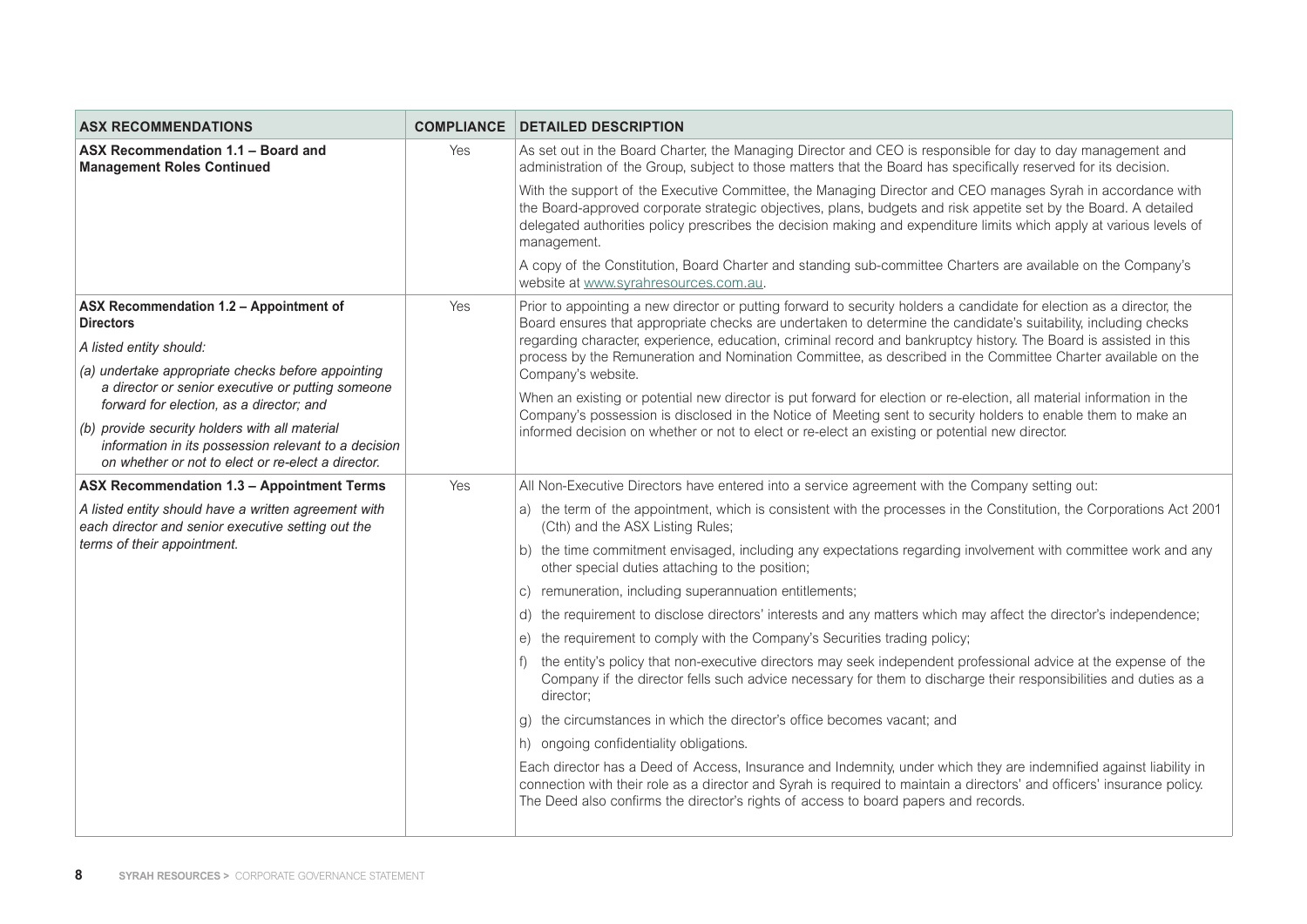| <b>ASX RECOMMENDATIONS</b>                                                                                                                                                                                              |     | <b>COMPLIANCE DETAILED DESCRIPTION</b>                                                                                                                                                                                                                                                                                                                                                                                                                               |
|-------------------------------------------------------------------------------------------------------------------------------------------------------------------------------------------------------------------------|-----|----------------------------------------------------------------------------------------------------------------------------------------------------------------------------------------------------------------------------------------------------------------------------------------------------------------------------------------------------------------------------------------------------------------------------------------------------------------------|
| ASX Recommendation 1.3 - Appointment Terms<br><b>Continued</b>                                                                                                                                                          |     | Each senior executive, including the Managing Director and CEO, is appointed pursuant to an agreement which<br>sets out a description of their position, duties and responsibilities, reporting lines, remuneration details and the<br>circumstances under which employment can be terminated.                                                                                                                                                                       |
|                                                                                                                                                                                                                         |     | A summary of key terms of the service agreements for senior executives of the Company are disclosed in the<br>Remuneration Report section of the Company's Annual Report.                                                                                                                                                                                                                                                                                            |
| ASX Recommendation 1.4 - Company Secretary<br>The Company Secretary of a listed entity should be                                                                                                                        | Yes | The Company Secretary is accountable directly to the Board, though the Chair, on all matters to do with the proper<br>functioning of the Board.                                                                                                                                                                                                                                                                                                                      |
| accountable directly to the board, through the chair,<br>on all matters to do with the proper functioning of the<br>board.                                                                                              |     | The Company Secretary's role includes advising the Board and its committees on governance matters; monitoring that<br>Board and committee policy and procedures are followed; coordinating the timely completion and despatch of Board<br>and committee papers; ensuring that the business at Board and committee meetings is accurately captured in the<br>minutes; and helping to organise and facilitate the induction and professional development of directors. |
|                                                                                                                                                                                                                         |     | All directors have unfettered access to the Company Secretary and the appointment and removal of the Company<br>Secretary must be made or approved by the Board.                                                                                                                                                                                                                                                                                                     |
| <b>ASX Recommendation 1.5 - Diversity</b>                                                                                                                                                                               | Yes | The Board and the Company are committed to workplace diversity and creating an inclusive workplace that embraces                                                                                                                                                                                                                                                                                                                                                     |
| A listed entity should:                                                                                                                                                                                                 |     | and values diversity capable of delivering long term shareholder value.                                                                                                                                                                                                                                                                                                                                                                                              |
| (a) have and disclose a diversity policy;                                                                                                                                                                               |     | The Board has overseen the establishment of measurable objectives for driving gender diversity, and to align with the<br>Workplace Gender Equality Act 2012 (Cth) and the ASX Corporate Governance Principles and Recommendations. The                                                                                                                                                                                                                               |
| (b) through its board or a committee of the board                                                                                                                                                                       |     | Company's progress against those measurable objectives is set out below.                                                                                                                                                                                                                                                                                                                                                                                             |
| set measurable objectives for achieving gender<br>diversity in the composition of its board, senior<br>executives and workforce generally; and                                                                          |     | Syrah's gender diversity targets are reviewed on an annual basis as a minimum, and more regularly as deemed<br>necessary to ensure targets are increased in line with organisational growth and development. The Company's<br>Diversity and Inclusion Policy is available at www.syrahresources.com.au.                                                                                                                                                              |
| (c) disclose in relation to each reporting period:                                                                                                                                                                      |     |                                                                                                                                                                                                                                                                                                                                                                                                                                                                      |
| (1) the measurable objectives set for that period to<br>achieve gender diversity;                                                                                                                                       |     |                                                                                                                                                                                                                                                                                                                                                                                                                                                                      |
| (2) the entity's progress towards achieving those<br>objectives; and                                                                                                                                                    |     |                                                                                                                                                                                                                                                                                                                                                                                                                                                                      |
| $(3)$ either:                                                                                                                                                                                                           |     |                                                                                                                                                                                                                                                                                                                                                                                                                                                                      |
| (A) the respective proportions of men and<br>women on the board, in senior executive<br>positions and across the whole workforce<br>(including how the entity has defined<br>"senior executive" for these purposes); or |     |                                                                                                                                                                                                                                                                                                                                                                                                                                                                      |
| (B) if the entity is a "relevant employer" under<br>the Workplace Gender Equality Act, the<br>entity's most recent "Gender Equality<br>Indicators", as defined in and published<br>under that Act.                      |     |                                                                                                                                                                                                                                                                                                                                                                                                                                                                      |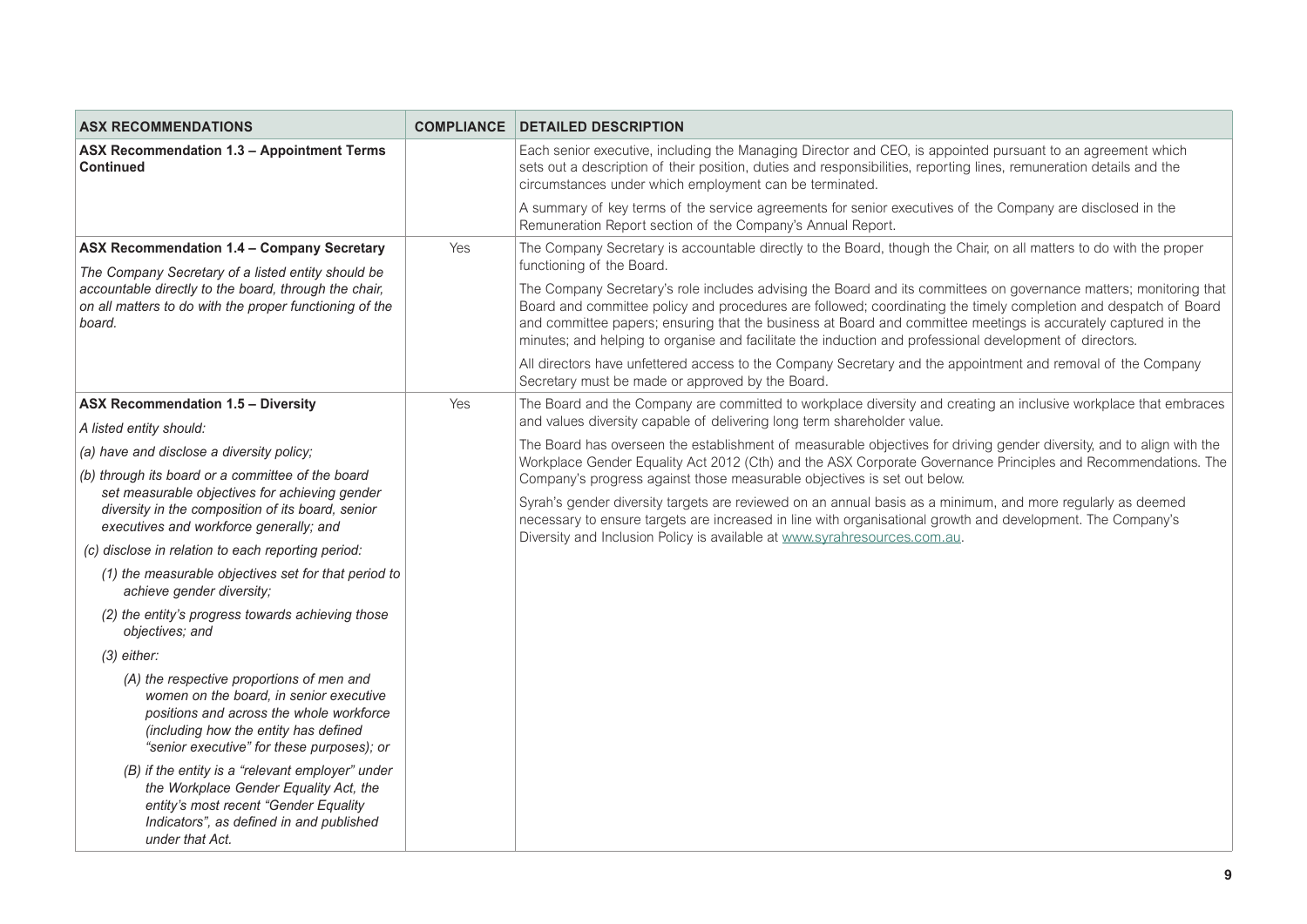| <b>ASX RECOMMENDATIONS</b>                                                                                                                                                                                                                   | <b>COMPLIANCE</b> | <b>DETAILED DESCRIPTION</b>                                           |                                                                                                                                                                                                                                                                                                                                                                                                                                                                                                                                                                                                         |                           |                           |                             |                         |                                |
|----------------------------------------------------------------------------------------------------------------------------------------------------------------------------------------------------------------------------------------------|-------------------|-----------------------------------------------------------------------|---------------------------------------------------------------------------------------------------------------------------------------------------------------------------------------------------------------------------------------------------------------------------------------------------------------------------------------------------------------------------------------------------------------------------------------------------------------------------------------------------------------------------------------------------------------------------------------------------------|---------------------------|---------------------------|-----------------------------|-------------------------|--------------------------------|
| ASX Recommendation 1.5 - Diversity Continued                                                                                                                                                                                                 |                   | <b>STRATEGY</b>                                                       | <b>KEY PERFORMANCE</b>                                                                                                                                                                                                                                                                                                                                                                                                                                                                                                                                                                                  | <b>TARGET</b>             |                           |                             |                         | <b>ACTUAL</b>                  |
| If the entity was in the S&P/ASX 300 Index at                                                                                                                                                                                                |                   | <b>AREA</b>                                                           | <b>INDICATOR</b>                                                                                                                                                                                                                                                                                                                                                                                                                                                                                                                                                                                        | 2021                      | 2022                      | 2025                        |                         | (AS AT 31 DEC 2021)            |
| the commencement of the reporting period, the<br>measurable objective for achieving gender diversity<br>in the composition of its board should be to have not<br>less than 30% of its directors of each gender within a<br>specified period. |                   | <b>Board of</b><br><b>Directors</b>                                   | Representation of women<br>on the Board of Directors<br>of the Company (includes<br>Managing Director &<br>Chief Executive Officer).                                                                                                                                                                                                                                                                                                                                                                                                                                                                    | 33%                       | 33%                       | $50\% \pm 10\%$             |                         | 33%                            |
|                                                                                                                                                                                                                                              |                   | <b>Senior</b><br>Leadership<br><b>Team</b><br>(CEO, CEO-1<br>& CEO-2) | Representation of women<br>in senior leadership<br>roles, defined as the Key<br>Management Personnel<br>(KMP) of the Company<br>and KMP direct reports<br>in General Manager level<br>roles and above.                                                                                                                                                                                                                                                                                                                                                                                                  | 25%                       | 25%                       | $50\% \pm 10\%$             |                         | 20%                            |
|                                                                                                                                                                                                                                              |                   | Corporate<br>Group                                                    | Representation of<br>women across Corporate<br>business divisions                                                                                                                                                                                                                                                                                                                                                                                                                                                                                                                                       |                           | $50\% \pm 10\%$           |                             | Including<br><b>KMP</b> | <b>Excluding</b><br><b>KMP</b> |
|                                                                                                                                                                                                                                              |                   |                                                                       | (Australia and Dubai).                                                                                                                                                                                                                                                                                                                                                                                                                                                                                                                                                                                  |                           |                           | 50%                         | 54%                     |                                |
|                                                                                                                                                                                                                                              |                   | <b>Operations</b>                                                     | Representation of women<br>across Twigg Exploration                                                                                                                                                                                                                                                                                                                                                                                                                                                                                                                                                     |                           |                           |                             | <b>Balama</b>           | <b>Vidalia</b>                 |
|                                                                                                                                                                                                                                              |                   |                                                                       | and Mining Limitada<br>(Balama Graphite<br>Operation) and Syrah<br>Technologies LLC (Vidalia<br>Active Anode Material<br>Project).                                                                                                                                                                                                                                                                                                                                                                                                                                                                      | Balama 20%<br>Vidalia 18% | Balama 20%<br>Vidalia 18% | Balama 22%*<br>Vidalia 20%* | 15%                     | 14%                            |
|                                                                                                                                                                                                                                              |                   |                                                                       | * Targets take the headcount ramp-ups into consideration and reflect a year on year increase in female recruitment %.<br>The Company is committed to assessing and selecting employees based on merit to ensure the best, most suitably<br>qualified candidates are appointed on all occasions, whilst simultaneously taking steps to provide supporting<br>infrastructure for diversity and bringing an open-minded approach to the skills and experience required for each role.<br>The Company is not considered a "relevant employer" under the Workplace General Equality Act 2012, as it is not a |                           |                           |                             |                         |                                |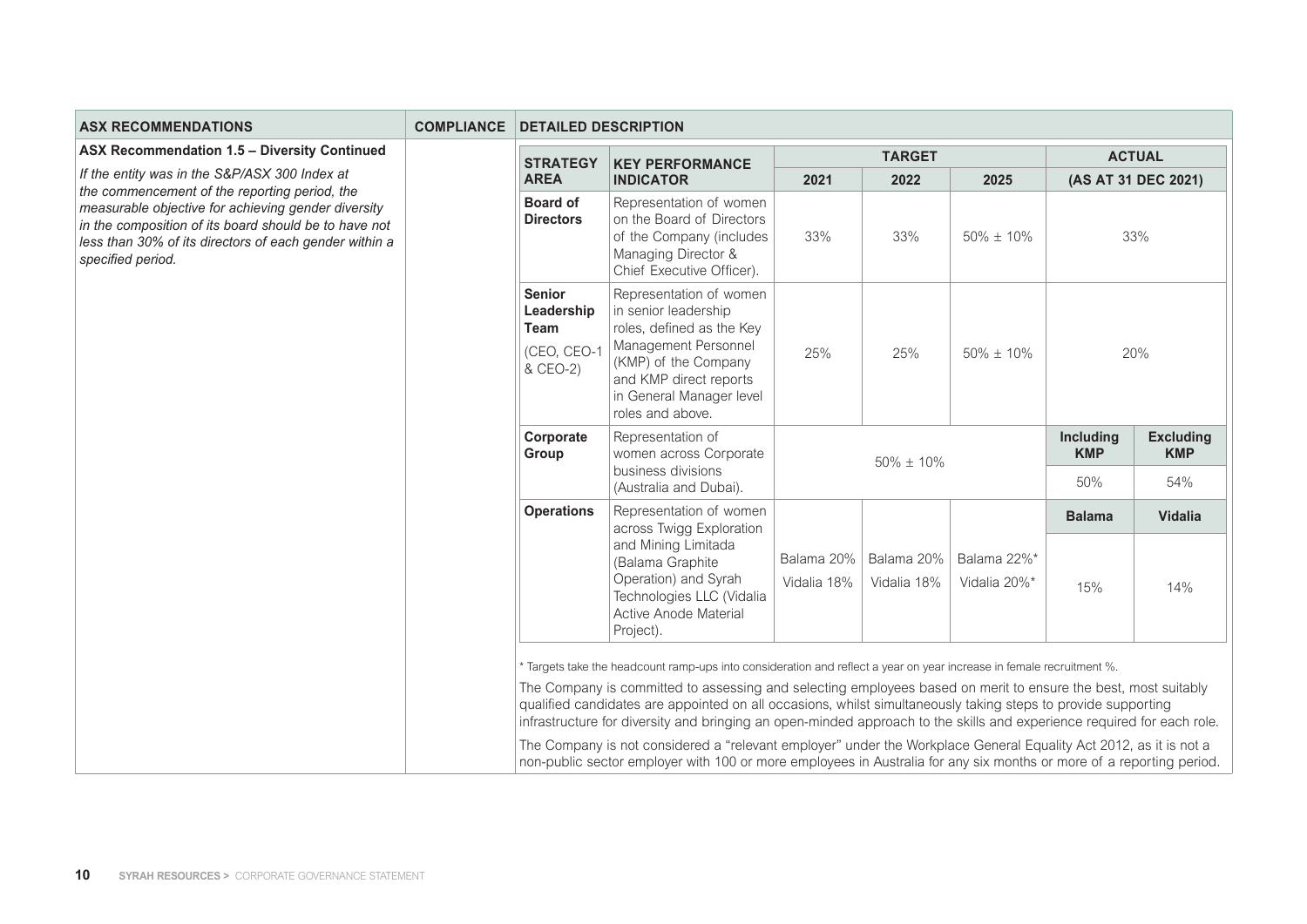| <b>ASX RECOMMENDATIONS</b>                                                                                                                                                  | <b>COMPLIANCE</b> | <b>DETAILED DESCRIPTION</b>                                                                                                                                                                                              |
|-----------------------------------------------------------------------------------------------------------------------------------------------------------------------------|-------------------|--------------------------------------------------------------------------------------------------------------------------------------------------------------------------------------------------------------------------|
| ASX Recommendation 1.6 - Board Performance<br><b>Review</b>                                                                                                                 | Yes               | The Board and its sub-committees have an annual review process in accordance with the Board Charter, and<br>supported by the Remuneration, Nomination and Governance Committee in accordance with its Charter.           |
| A listed entity should:                                                                                                                                                     |                   | In 2021, the Board undertook an external review facilitated by an independent consultant. The key purpose of the                                                                                                         |
| (a) have and disclose a process for periodically<br>evaluating the performance of the board, its                                                                            |                   | 2021 review was to identify opportunities to continue to strengthen the overall effectiveness of the Board, including<br>Committee effectiveness.                                                                        |
| committees and individual directors; and                                                                                                                                    |                   | In alternate years, the Board undertakes a self-evaluation review conducted internally, facilitated by the Chair of the                                                                                                  |
| (b) disclose, for each reporting period, whether a<br>performance evaluation has been undertaken in<br>accordance with that process during or in respect<br>of that period. |                   | Remuneration and involves an extensive Board questionnaire and follow up interviews with each Board member to<br>assess Board, Sub-Committee and individual director performance.                                        |
| ASX Recommendation 1.7 - Executive<br><b>Performance Review</b>                                                                                                             | Yes               | The performance of all senior executives, including the Managing Director and CEO, are formally reviewed on a semi-<br>annual basis.                                                                                     |
| A listed entity should:                                                                                                                                                     |                   | The Board, in consultation with the Remuneration and Nomination Committee, is responsible for evaluating the                                                                                                             |
| (a) have and disclose a process for evaluating the                                                                                                                          |                   | performance of the Managing Director and CEO.                                                                                                                                                                            |
| performance of its senior executives at least once<br>every reporting period; and                                                                                           |                   | Senior executives are evaluated by the Managing Director and CEO taking into account feedback from the Board and<br>with remuneration results reviewed and approved by the Remuneration and Nomination Committee.        |
| (b) disclose, for each reporting period, whether a<br>performance evaluation has been undertaken in                                                                         |                   | Performance is reviewed against specific and measurable company and individual performance measures which are<br>designed to facilitate achievement of the Company's objectives whilst appropriately managing its risks. |
| accordance with that process during or in respect<br>of that period.                                                                                                        |                   | A performance evaluation of all senior executives including the Managing Director and CEO, was undertaken during<br>Q3 2021 and Q1 2022.                                                                                 |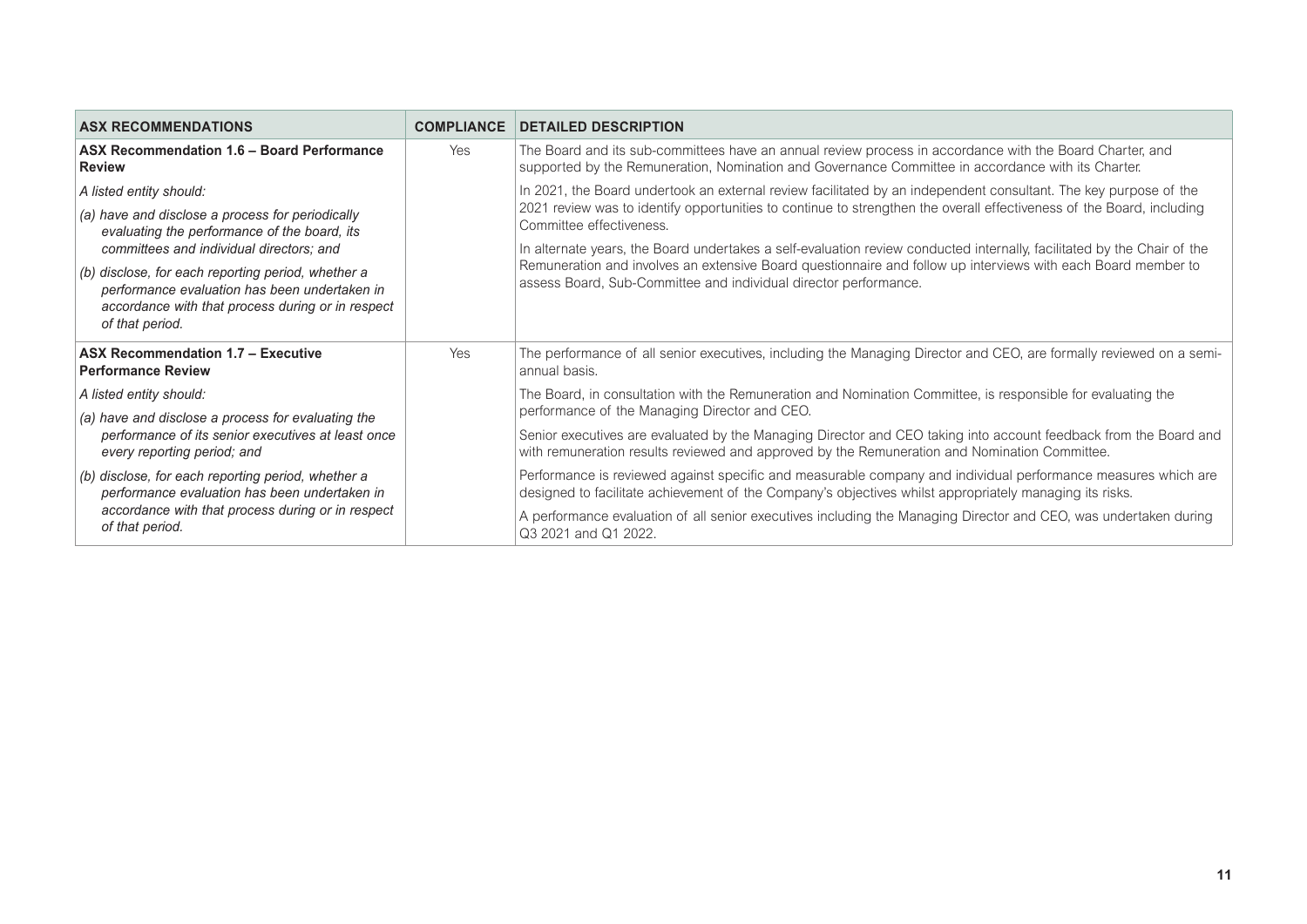#### <span id="page-13-0"></span>**PRINCIPLE 2: STRUCTURE THE BOARD TO BE EFFECTIVE AND ADD VALUE**

| <b>ASX RECOMMENDATIONS</b>                                                                                                                                                                                                                                                                                                                        | <b>COMPLIANCE</b> | <b>DETAILED DESCRIPTION</b>                                                                                                                                                                                                         |
|---------------------------------------------------------------------------------------------------------------------------------------------------------------------------------------------------------------------------------------------------------------------------------------------------------------------------------------------------|-------------------|-------------------------------------------------------------------------------------------------------------------------------------------------------------------------------------------------------------------------------------|
| <b>ASX Recommendation 2.1 - Nomination</b><br><b>Committee</b>                                                                                                                                                                                                                                                                                    | Yes               | The Remuneration, Nomination and Governance Committee has three members, all of whom are non-executive and a<br>majority are independent directors. The Committee is Chaired by an independent director who is not the Chair of the |
| The board of a listed entity should:                                                                                                                                                                                                                                                                                                              |                   | Board.                                                                                                                                                                                                                              |
| (a) have a nomination committee which:                                                                                                                                                                                                                                                                                                            |                   | The Remuneration and Nomination Committee charter is available at www.syrahresources.com.au.                                                                                                                                        |
| (1) has at least three members, a majority of<br>whom are independent directors; and                                                                                                                                                                                                                                                              |                   | An overview of the Committee membership, responsibilities, qualifications and experience is provided above under<br>"Overview".                                                                                                     |
| (2) is chaired by an independent director, and                                                                                                                                                                                                                                                                                                    |                   | The Committee composition, meeting details, committee members and attendances are set out in the Annual Report.                                                                                                                     |
| disclose:                                                                                                                                                                                                                                                                                                                                         |                   | All Committee members attended each meeting as set out in the 2021 Annual Report during the 2021 year.                                                                                                                              |
| (3) the charter of the committee;                                                                                                                                                                                                                                                                                                                 |                   |                                                                                                                                                                                                                                     |
| (4) the members of the committee; and                                                                                                                                                                                                                                                                                                             |                   |                                                                                                                                                                                                                                     |
| (5) as at the end of each reporting period, the<br>number of times the committee met throughout<br>the period and the individual attendances of<br>the members at those meetings; or                                                                                                                                                              |                   |                                                                                                                                                                                                                                     |
| (b) if it does not have a nomination committee,<br>disclose that fact and the processes it employs to<br>address board succession issues and to ensure<br>that the board has the appropriate balance of<br>skills, knowledge, experience, independence and<br>diversity to enable it to discharge its duties and<br>responsibilities effectively. |                   |                                                                                                                                                                                                                                     |
| ASX Recommendation 2.2 - Skills Matrix                                                                                                                                                                                                                                                                                                            | Yes               | The Board Skills Matrix is set out above under Overview.                                                                                                                                                                            |
| A listed entity should have and disclose a board<br>skills matrix setting out the mix of skills that the<br>board currently has or is looking to achieve in its<br>membership.                                                                                                                                                                    |                   |                                                                                                                                                                                                                                     |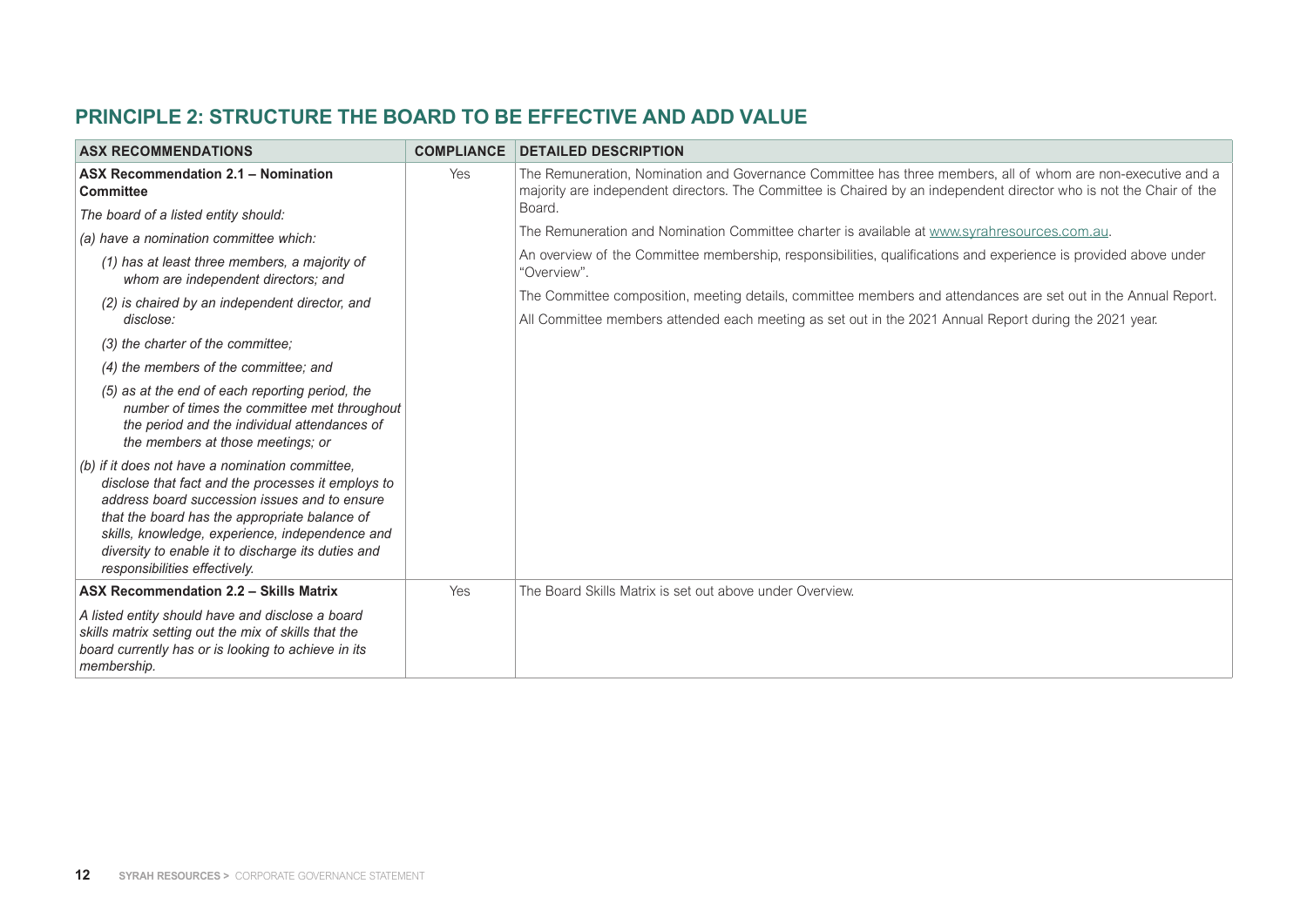| <b>ASX RECOMMENDATIONS</b>                                                                                                                                                                                                                                                                                                                | <b>COMPLIANCE</b> | <b>DETAILED DESCRIPTION</b>                                                                                                                                                                                     |
|-------------------------------------------------------------------------------------------------------------------------------------------------------------------------------------------------------------------------------------------------------------------------------------------------------------------------------------------|-------------------|-----------------------------------------------------------------------------------------------------------------------------------------------------------------------------------------------------------------|
| ASX Recommendation 2.3 - Independent<br><b>Directors</b>                                                                                                                                                                                                                                                                                  | Yes               | The Company has conducted a review of director independence in accordance with the assessment criteria set out in<br>the ASX Recommendations. The results of that assessment are set out in the Overview above. |
| A listed entity should disclose:                                                                                                                                                                                                                                                                                                          |                   | The length of service of each director is set out in the Overview above.                                                                                                                                        |
| (a) the names of the directors considered by the<br>board to be independent directors;                                                                                                                                                                                                                                                    |                   |                                                                                                                                                                                                                 |
| (b) if a director has an interest, position or<br>relationship of the type described in Box 2.3<br>but the board is of the opinion that it does not<br>compromise the independence of the director, the<br>nature of the interest, position or relationship in<br>question and an explanation of why the board is of<br>that opinion; and |                   |                                                                                                                                                                                                                 |
| (c) the length of service of each director.                                                                                                                                                                                                                                                                                               |                   |                                                                                                                                                                                                                 |
| ASX Recommendation 2.4 - Majority<br>Independence                                                                                                                                                                                                                                                                                         | Yes               | The majority of the Board are independent non-executive directors.                                                                                                                                              |
| A majority of the board of a listed entity should be<br>independent directors.                                                                                                                                                                                                                                                            |                   |                                                                                                                                                                                                                 |
| ASX Recommendation 2.5 - Independent Chair                                                                                                                                                                                                                                                                                                | Yes               | The Company's Chairman, Mr Askew, is an independent non-executive director.                                                                                                                                     |
| The chair of the board of a listed entity should be an<br>independent director and, in particular, should not be<br>the same person as the CEO of the entity.                                                                                                                                                                             |                   |                                                                                                                                                                                                                 |
| ASX Recommendation 2.6 - Induction, Education<br>and Training                                                                                                                                                                                                                                                                             | Yes               | Overseen by the Remuneration, Nomination and Governance Committee the Company has induction programs for<br>new directors to gain an understanding of:                                                          |
| A listed entity should have a program for inducting                                                                                                                                                                                                                                                                                       |                   | the respective rights, duties and responsibilities and roles of the directors and the Board; and<br>a)                                                                                                          |
| new directors and for periodically reviewing whether<br>there is a need for existing directors to undertake<br>professional development to maintain the skills and                                                                                                                                                                        |                   | b) the Company's financial position, strategies, operations and risk management policies.                                                                                                                       |
|                                                                                                                                                                                                                                                                                                                                           |                   | Each new director has the opportunity to meet with existing Board members and relevant senior executives.                                                                                                       |
| knowledge needed to perform their role as directors<br>effectively.                                                                                                                                                                                                                                                                       |                   | Directors have the opportunity to undertake courses with the Australian Institute of Company Directors or other<br>professional bodies as required, subject to the approval of the Chairman.                    |
|                                                                                                                                                                                                                                                                                                                                           |                   | All Board members are expected to maintain the skills required to discharge their roles.                                                                                                                        |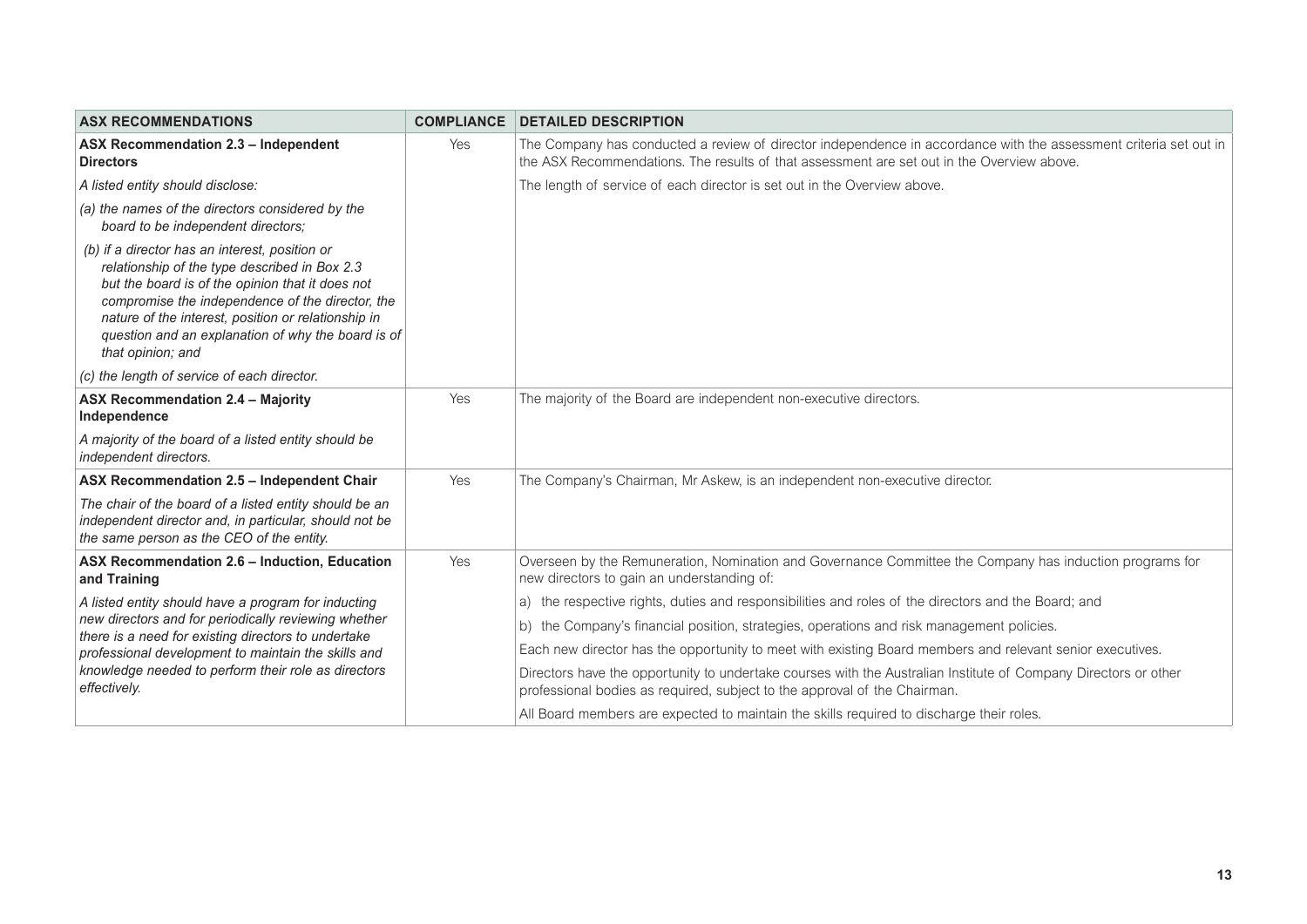### <span id="page-15-0"></span>**PRINCIPLE 3: INSTIL A CULTURE OF ACTING LAWFULLY, ETHICALLY AND RESPONSIBLY**

| <b>ASX RECOMMENDATIONS</b>                                                                                                    | <b>COMPLIANCE</b> | <b>DETAILED DESCRIPTION</b>                                                                                                                                                                                                                                                                                                                                                                                                                                |
|-------------------------------------------------------------------------------------------------------------------------------|-------------------|------------------------------------------------------------------------------------------------------------------------------------------------------------------------------------------------------------------------------------------------------------------------------------------------------------------------------------------------------------------------------------------------------------------------------------------------------------|
| <b>ASX Recommendation 3.1 - Values</b>                                                                                        | Yes               | The values of Syrah are disclosed together with the Code of Conduct, Vision and Values and are available on the                                                                                                                                                                                                                                                                                                                                            |
| A listed entity should articulate and disclose its<br>values.                                                                 |                   | Company's website www.syrahresources.com.au.                                                                                                                                                                                                                                                                                                                                                                                                               |
| ASX Recommendation 3.2 – Code of Conduct                                                                                      | Yes               | Syrah Resources is committed to maintaining international performance standards for corporate governance and                                                                                                                                                                                                                                                                                                                                               |
| A listed entity should:                                                                                                       |                   | compliance, through systems and processes which enable employees and contractors to work with integrity and<br>fairness at all times.                                                                                                                                                                                                                                                                                                                      |
| (a) have and disclose a code of conduct for its<br>directors, senior executives and employees; and                            |                   | The Company has a Code of Conduct for directors, senior executives and employees and a number of key supporting<br>policies, including a Whistleblower Policy, Anti-Bribery and Corruption Policy, a Working with Integrity Policy, a Health<br>and Safety Policy, Environment Policy and a Human Rights Policy. Details are set out in the overview above and copies<br>of the policies are available on the Company's website www.syrahresources.com.au. |
| (b) ensure that the board or a committee of the board<br>is informed of any material breaches of that code.                   |                   |                                                                                                                                                                                                                                                                                                                                                                                                                                                            |
| ASX Recommendation 3.3 - Whistleblower Policy                                                                                 | Yes               | Syrah Resources has adopted a Whistleblower Policy that provides a process to ensure that all material matters are                                                                                                                                                                                                                                                                                                                                         |
| A listed entity should:                                                                                                       |                   | reported to the Board or eligible Board or applicable Board subcommittee.                                                                                                                                                                                                                                                                                                                                                                                  |
| (a) have and disclose a whistleblower policy; and                                                                             |                   | Syrah Resources Whistleblower Policy is available on the Company's website at www.syrahresources.com.au.                                                                                                                                                                                                                                                                                                                                                   |
| (b) ensure that the board or a committee of the board<br>is informed of any material incidents reported<br>under that policy. |                   |                                                                                                                                                                                                                                                                                                                                                                                                                                                            |
| ASX Recommendation 3.4 - Anti-bribery and<br><b>Corruption Policy</b>                                                         | Yes               | Syrah Resources' Anti-Bribery and Corruption Policy was approved for use by the Board of Directors in March 2015,<br>amended in May 2019 and January 2020, and will be reviewed for accuracy, relevance and reporting on an annual                                                                                                                                                                                                                         |
| A listed entity should:                                                                                                       |                   | basis by the Audit & Risk Committee and currently is disclosed and available on the Company's website at<br>www.syrahresources.com.au.                                                                                                                                                                                                                                                                                                                     |
| (a) have and disclose an anti-bribery and corruption<br>policy; and                                                           |                   | The Audit & Risk Committee will receive annual reports on the Company's compliance with this Anti-Bribery and<br>Corruption Policy. Significant or urgent matters will be escalated to the Committee on an expedited basis, as                                                                                                                                                                                                                             |
| (b) ensure that the board or a committee of the board<br>is informed of any material breaches of that policy.                 |                   | determined by the Managing Director and CEO in the first instance.                                                                                                                                                                                                                                                                                                                                                                                         |
|                                                                                                                               |                   | This Committee is also responsible for all gifts, meals and entertainment must be appropriate and entered into the gift<br>register. If greater than AUD250, the gift will be subject to review by the Audit & Risk Committee.                                                                                                                                                                                                                             |
|                                                                                                                               |                   | Syrah Resources Anti-Bribery and Corruption Policy is available on the Company's website at<br>www.syrahresources.com.au.                                                                                                                                                                                                                                                                                                                                  |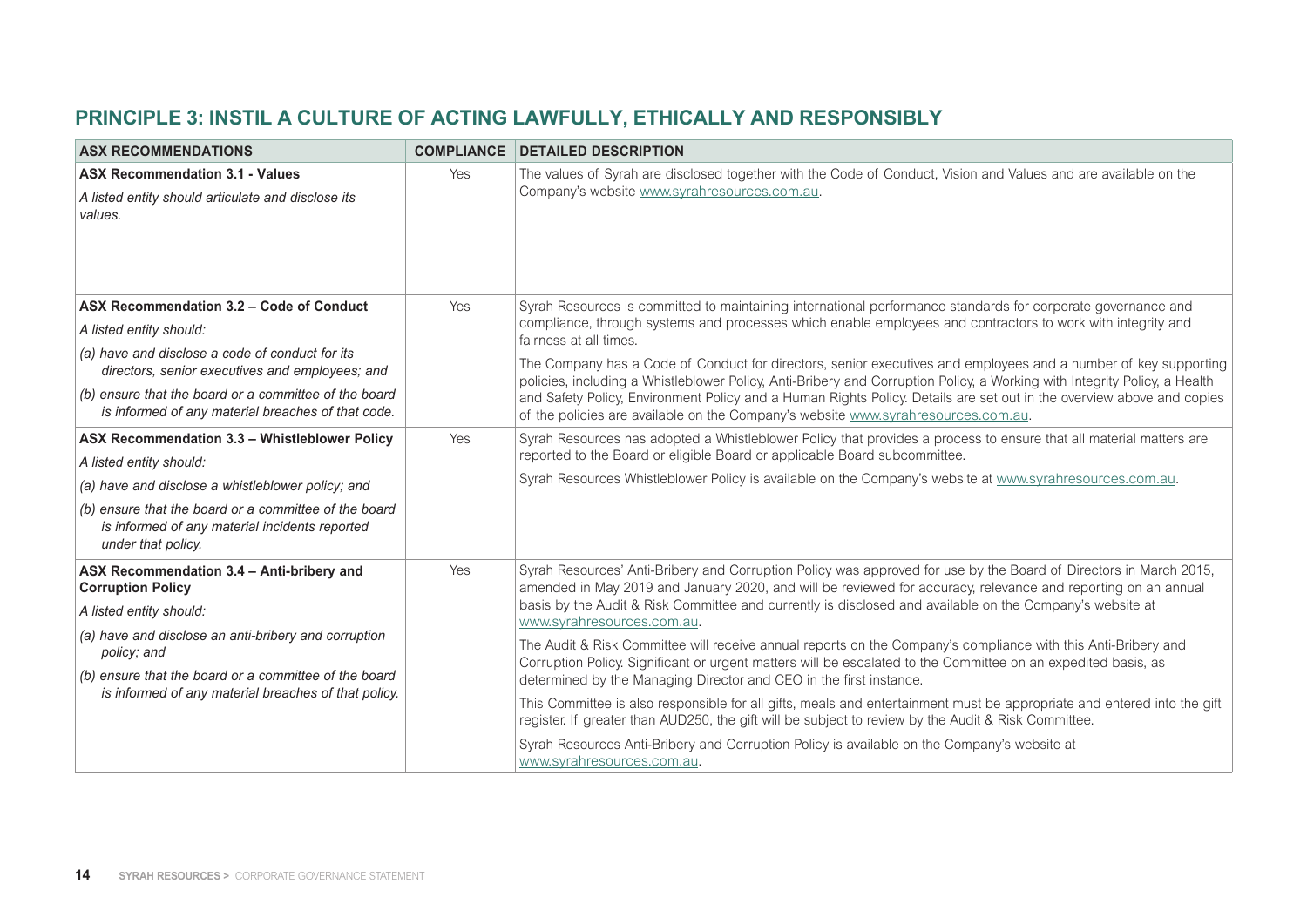| <b>ASX RECOMMENDATIONS</b>                                                                                                                                                                                                                                                                                                        | <b>COMPLIANCE</b> | <b>DETAILED DESCRIPTION</b>                                                                                                             |
|-----------------------------------------------------------------------------------------------------------------------------------------------------------------------------------------------------------------------------------------------------------------------------------------------------------------------------------|-------------------|-----------------------------------------------------------------------------------------------------------------------------------------|
| ASX Recommendation 4.1 - Audit Committee                                                                                                                                                                                                                                                                                          | Yes               | The Audit and Risk Committee has three members, all of whom are non-executive, and independent directors.                               |
| The board of a listed entity should:                                                                                                                                                                                                                                                                                              |                   | The Committee is chaired by an independent director who is not the same person as the Chair of the Board and is a                       |
| (a) have an audit committee which:                                                                                                                                                                                                                                                                                                |                   | highly experienced finance professional.                                                                                                |
| (1) has at least three members, all of whom are                                                                                                                                                                                                                                                                                   |                   | The Audit Committee charter is available at www.syrahresources.com.au.                                                                  |
| non-executive directors and a majority of<br>whom are independent directors; and                                                                                                                                                                                                                                                  |                   | An overview of the Committee current membership, responsibilities, qualifications and experience is provided above<br>under "Overview". |
| (2) is chaired by an independent director, who is                                                                                                                                                                                                                                                                                 |                   | All Committee members attended each meeting held during the year.                                                                       |
| not the chair of the board, and disclose:                                                                                                                                                                                                                                                                                         |                   | Meeting details, committee members and attendances are set out in the Annual Report.                                                    |
| (3) the charter of the committee;                                                                                                                                                                                                                                                                                                 |                   |                                                                                                                                         |
| (4) the relevant qualifications and experience of<br>the members of the committee; and                                                                                                                                                                                                                                            |                   |                                                                                                                                         |
| (5) in relation to each reporting period, the number<br>of times the committee met throughout the<br>period and the individual attendances of the<br>members at those meetings; or                                                                                                                                                |                   |                                                                                                                                         |
| (b) if it does not have an audit committee, disclose<br>that fact and the processes it employs that<br>independently verify and safeguard the integrity<br>of its corporate reporting, including the processes<br>for the appointment and removal of the external<br>auditor and the rotation of the audit engagement<br>partner. |                   |                                                                                                                                         |

### <span id="page-16-0"></span>**PRINCIPLE 4: SAFEGUARD THE INTEGRITY OF CORPORATE REPORTS**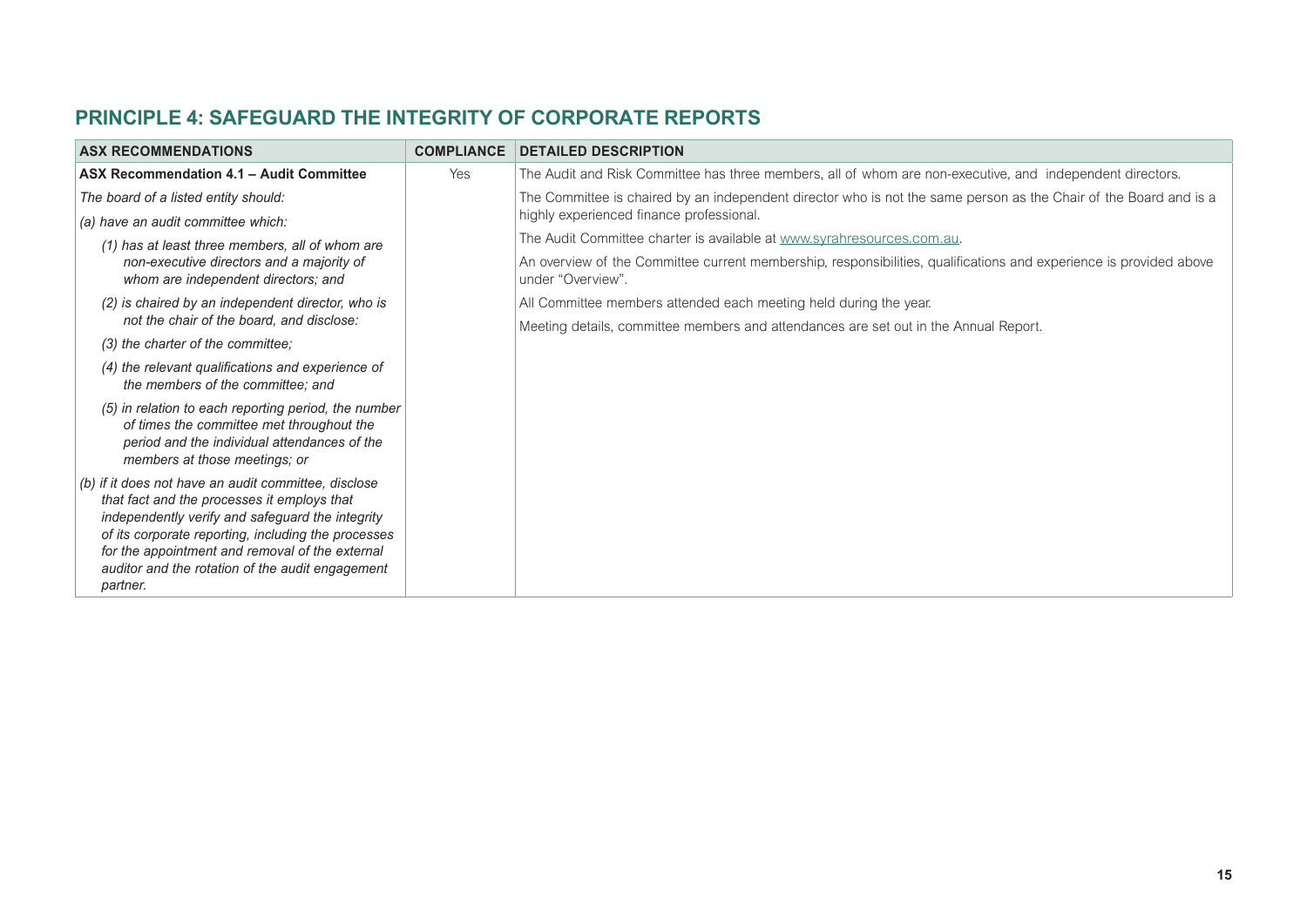| <b>ASX RECOMMENDATIONS</b>                                                                                                                                                                                                                                                                                                                                                                                                                                                                                                                                                                                | <b>COMPLIANCE</b> | <b>DETAILED DESCRIPTION</b>                                                                                                                                                                                                                                                                                                                                                                                                                                                                                                                                                                                                                                                                                                                                                                                                                                                                          |
|-----------------------------------------------------------------------------------------------------------------------------------------------------------------------------------------------------------------------------------------------------------------------------------------------------------------------------------------------------------------------------------------------------------------------------------------------------------------------------------------------------------------------------------------------------------------------------------------------------------|-------------------|------------------------------------------------------------------------------------------------------------------------------------------------------------------------------------------------------------------------------------------------------------------------------------------------------------------------------------------------------------------------------------------------------------------------------------------------------------------------------------------------------------------------------------------------------------------------------------------------------------------------------------------------------------------------------------------------------------------------------------------------------------------------------------------------------------------------------------------------------------------------------------------------------|
| ASX Recommendation 4.2 - Management<br><b>Assurances</b>                                                                                                                                                                                                                                                                                                                                                                                                                                                                                                                                                  | Yes               | Prior to approval of the Company's financial statements the Board receives from the Managing Director and CEO<br>and the CFO a declaration that, in their opinion, the financial records of the entity have been properly maintained and                                                                                                                                                                                                                                                                                                                                                                                                                                                                                                                                                                                                                                                             |
| The board of a listed entity should, before it approves<br>the entity's financial statements for a financial period,<br>receive from its CEO and CFO a declaration that.<br>in their opinion, the financial records of the entity<br>have been properly maintained and that the financial<br>statements comply with the appropriate accounting<br>standards and give a true and fair view of the financial<br>position and performance of the entity and that the<br>opinion has been formed on the basis of a sound<br>system of risk management and internal control which<br>is operating effectively. |                   | that the financial statements comply with the appropriate accounting standards and give a true and fair view of the<br>financial position and performance of the entity and that the opinion has been formed on the basis of a sound system<br>of risk management and internal control which is operating effectively.                                                                                                                                                                                                                                                                                                                                                                                                                                                                                                                                                                               |
| ASX Recommendation 4.3 - External Auditor                                                                                                                                                                                                                                                                                                                                                                                                                                                                                                                                                                 | Yes               | The Company's external auditor is PricewaterhouseCoopers.                                                                                                                                                                                                                                                                                                                                                                                                                                                                                                                                                                                                                                                                                                                                                                                                                                            |
| <b>Attends AGM</b><br>A listed entity should disclose its process to verify the                                                                                                                                                                                                                                                                                                                                                                                                                                                                                                                           |                   | All Board and Board sub-committee papers are available to the external auditor and they are invited to attend all Audit<br>and Risk Committee meetings and are available to the Audit and Risk Committee members at any time.                                                                                                                                                                                                                                                                                                                                                                                                                                                                                                                                                                                                                                                                        |
| integrity of any periodic corporate report it releases<br>to the market that is not audited or reviewed by an<br>external auditor.                                                                                                                                                                                                                                                                                                                                                                                                                                                                        |                   | As required by the Corporations Act 2001 (Cth) the external auditor attends all Annual General Meetings (AGMs) and<br>is available to answer questions from security holders relevant to the audit, their report and independence, and the<br>accounting policies adopted by the Company.                                                                                                                                                                                                                                                                                                                                                                                                                                                                                                                                                                                                            |
|                                                                                                                                                                                                                                                                                                                                                                                                                                                                                                                                                                                                           |                   | Syrah verifies the integrity of any period corporate report it releases to the market that is not audited or reviewed<br>by an external auditor, such as quarterly reports, by ensuring financial and production data disclosed to the market<br>is always aligned to monthly Executive Committee reports, which are reviewed by relevant General Managers,<br>Executive Committee and circulated to the Board. The financial information in the Executive Committee reports are<br>sourced directly from the Enterprise Resource Planning (ERP) system and the ERP data is subject to the annual<br>and half-year financial audits and reviews. The Audit and Risk Committee Charter describes the oversight functions<br>of the Committee of Company policies, procedures and practices which produce these reports. Also refer to the<br>management assurances referred to in recommendation 4.2. |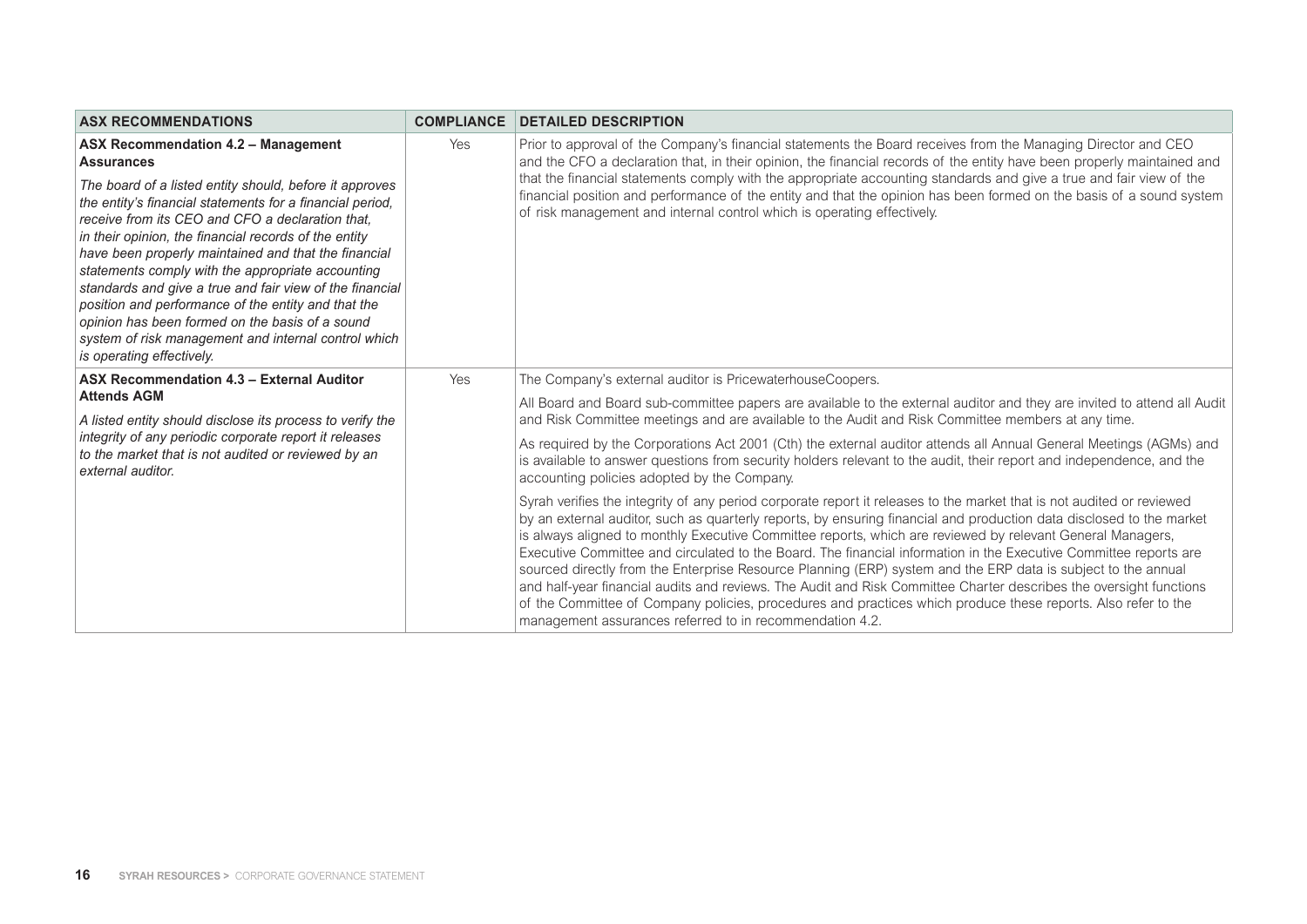### <span id="page-18-0"></span>**PRINCIPLE 5: MAKE TIMELY AND BALANCED DISCLOSURE**

| <b>ASX RECOMMENDATIONS</b>                                                                                                                                                                                         | <b>COMPLIANCE</b> | <b>DETAILED DESCRIPTION</b>                                                                                                                                                                                                                                                                                                                                                                                                                   |
|--------------------------------------------------------------------------------------------------------------------------------------------------------------------------------------------------------------------|-------------------|-----------------------------------------------------------------------------------------------------------------------------------------------------------------------------------------------------------------------------------------------------------------------------------------------------------------------------------------------------------------------------------------------------------------------------------------------|
| <b>ASX Recommendation 5.1 - Continuous</b>                                                                                                                                                                         | Yes               | The Company's Continuous Disclosure Policy is available on the Company's website at www.syrahresources.com.au.                                                                                                                                                                                                                                                                                                                                |
| <b>Disclosure Policy</b><br>A listed entity should have and disclose a written<br>policy for complying with its continuous disclosure<br>obligations under listing rile 3.1.                                       |                   | This Policy sets out the roles and responsibilities of directors, the Executive Committee and all employees in relation<br>to continuous disclosure as well as the Company's obligations under the ASX Listing Rules and the Corporations<br>Act. The Policy also provides procedures for internal notification and external disclosure, as well as procedures for<br>promoting understanding of compliance with the disclosure requirements. |
|                                                                                                                                                                                                                    |                   | The Board has overall responsibility for compliance with Syrah Resources' continuous disclosure obligations and<br>Board approval is required for certain key matters (as set out in the policy) and other matters may be referred to the<br>Board by the Managing Director or the Company Secretary. All other matters may be approved by the Managing<br>Director.                                                                          |
|                                                                                                                                                                                                                    |                   | The Continuous Disclosure Policy is periodically reviewed by the Board to ensure that it is effective and remains<br>consistent and current with relevant laws and ASX requirements.                                                                                                                                                                                                                                                          |
| <b>ASX Recommendation 5.2 - Market</b><br><b>Announcements</b>                                                                                                                                                     | Yes               | The Board reviews and approves market announcements in accordance with its Continuous Disclosure Policy and<br>each Board member is registered to receive external notifications of all ASX announcements. The Company also<br>circulates all price sensitive announcements to the Board ahead of the release being made.                                                                                                                     |
| A listed entity should ensure that its board receives                                                                                                                                                              |                   |                                                                                                                                                                                                                                                                                                                                                                                                                                               |
| copies of all material market announcements promptly<br>after they have been made.                                                                                                                                 |                   | The Company discloses these processes in the Company's Continuous Disclosure Policy available on the Company's<br>website.                                                                                                                                                                                                                                                                                                                    |
| ASX Recommendation 5.3 - Presentation<br><b>Materials</b>                                                                                                                                                          | Yes               | The Company discloses these processes in the Company's Continuous Disclosure Policy available on the website.                                                                                                                                                                                                                                                                                                                                 |
| A listed entity that gives a new and substantive<br>investor or analyst presentation should release a<br>copy of the presentation materials on the ASX Market<br>Announcements Platform ahead of the presentation. |                   |                                                                                                                                                                                                                                                                                                                                                                                                                                               |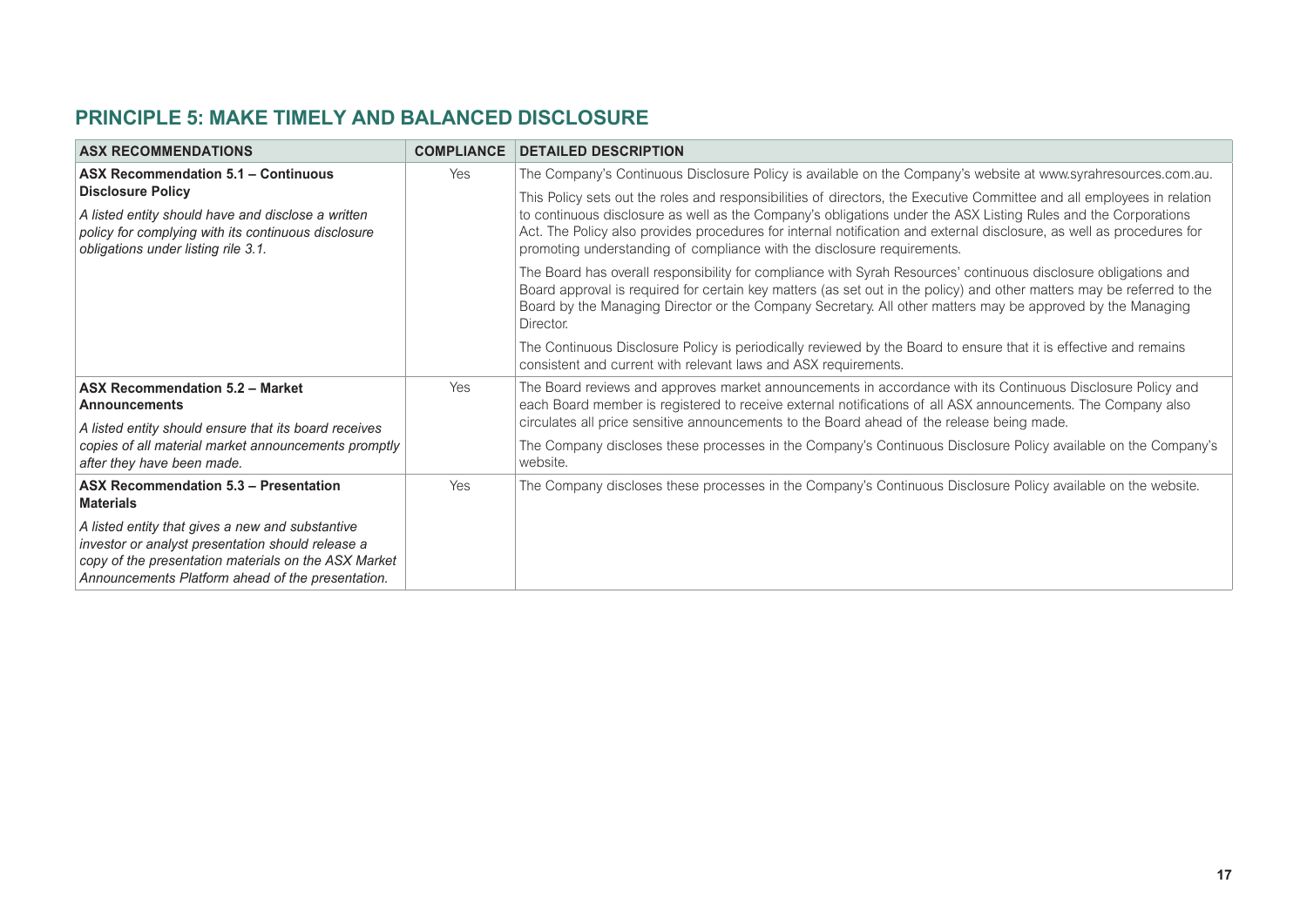#### <span id="page-19-0"></span>**PRINCIPLE 6: RESPECT THE RIGHTS OF SECURITY HOLDERS**

| <b>ASX RECOMMENDATIONS</b>                                                                                                                                  | <b>COMPLIANCE</b> | <b>DETAILED DESCRIPTION</b>                                                                                                                                                                                                                                                                        |
|-------------------------------------------------------------------------------------------------------------------------------------------------------------|-------------------|----------------------------------------------------------------------------------------------------------------------------------------------------------------------------------------------------------------------------------------------------------------------------------------------------|
| ASX Recommendation 6.1 - Information and<br>Governance<br>A listed entity should provide information about itself                                           | Yes               | The Company's website at www.syrahresources.com.au contains key information about the Company and its<br>corporate governance practices and policies, its social responsibility programs and policies, as well as biographies of<br>the Board members, Company Secretary and senior executives.    |
| and its governance to investors via its website.                                                                                                            |                   | The Company also maintains a separate investor page on its website to provide shareholders with links to annual and<br>interim reports, ASX announcements, presentations and other key information.                                                                                                |
| ASX Recommendation 6.2 - Investor Relations                                                                                                                 | Yes               | The Company has a dedicated General Manager - Business Development and Investor Relations.                                                                                                                                                                                                         |
| Program                                                                                                                                                     |                   | Syrah Resources' investor relations program includes:                                                                                                                                                                                                                                              |
| A listed entity should have an investor relations<br>program that facilitates effective two-way<br>communication with investors.                            |                   | a) regular roadshows by the Managing Director and CEO and other relevant senior executives to meet with existing<br>and potential investors in Australia and internationally;                                                                                                                      |
|                                                                                                                                                             |                   | b) regular investor conference calls following the release of quarterly results, which include time for investor<br>questions and answers. Calls are open to investors, media and analysts;                                                                                                        |
|                                                                                                                                                             |                   | c) the investor relations team contact details are provided on each ASX announcement and investor queries are<br>responded to by telephone and email;                                                                                                                                              |
|                                                                                                                                                             |                   | d) annual engagement with proxy advisers and corporate governance advisers of major shareholders; and                                                                                                                                                                                              |
|                                                                                                                                                             |                   | e) attendance by senior executives and other relevant employees at industry events and functions to enable investors<br>to communicate directly with the Company.                                                                                                                                  |
| ASX Recommendation 6.3 - Shareholder<br>participation at AGMs                                                                                               | Yes               | The Board encourages full participation of shareholders at the AGM, to ensure a high level of accountability and<br>identification with the Company's strategy and goals.                                                                                                                          |
| A listed entity should disclose how it facilitates and<br>encourages participation at meetings of security<br>holders.                                      |                   | Prior to the AGM the Company issues a Notice of Meeting, Explanatory Statement and Proxy Form to provide<br>all the information that is relevant to shareholders in making decisions on matters to be voted on at the meeting.<br>Shareholders may elect to receive communications electronically. |
|                                                                                                                                                             |                   | Details regarding the timing and location of the Company's General Meetings or Annual General Meeting are<br>disclosed to the ASX in advance to encourage attendance by shareholders.                                                                                                              |
|                                                                                                                                                             |                   | Time is also set aside at the AGM for the Board and Senior Executives to respond to any shareholder queries.                                                                                                                                                                                       |
| ASX Recommendation 6.4 - Resolutions by Poll                                                                                                                | Yes               | The Company conducts all voting processes through a poll rather than a show of hands. The Company conducted all                                                                                                                                                                                    |
| A listed entity should ensure that all substantive<br>resolutions at a meeting of security holders are<br>decided by a poll rather than by a show of hands. |                   | resolutions via a poll at its 2021 Annual General Meeting.                                                                                                                                                                                                                                         |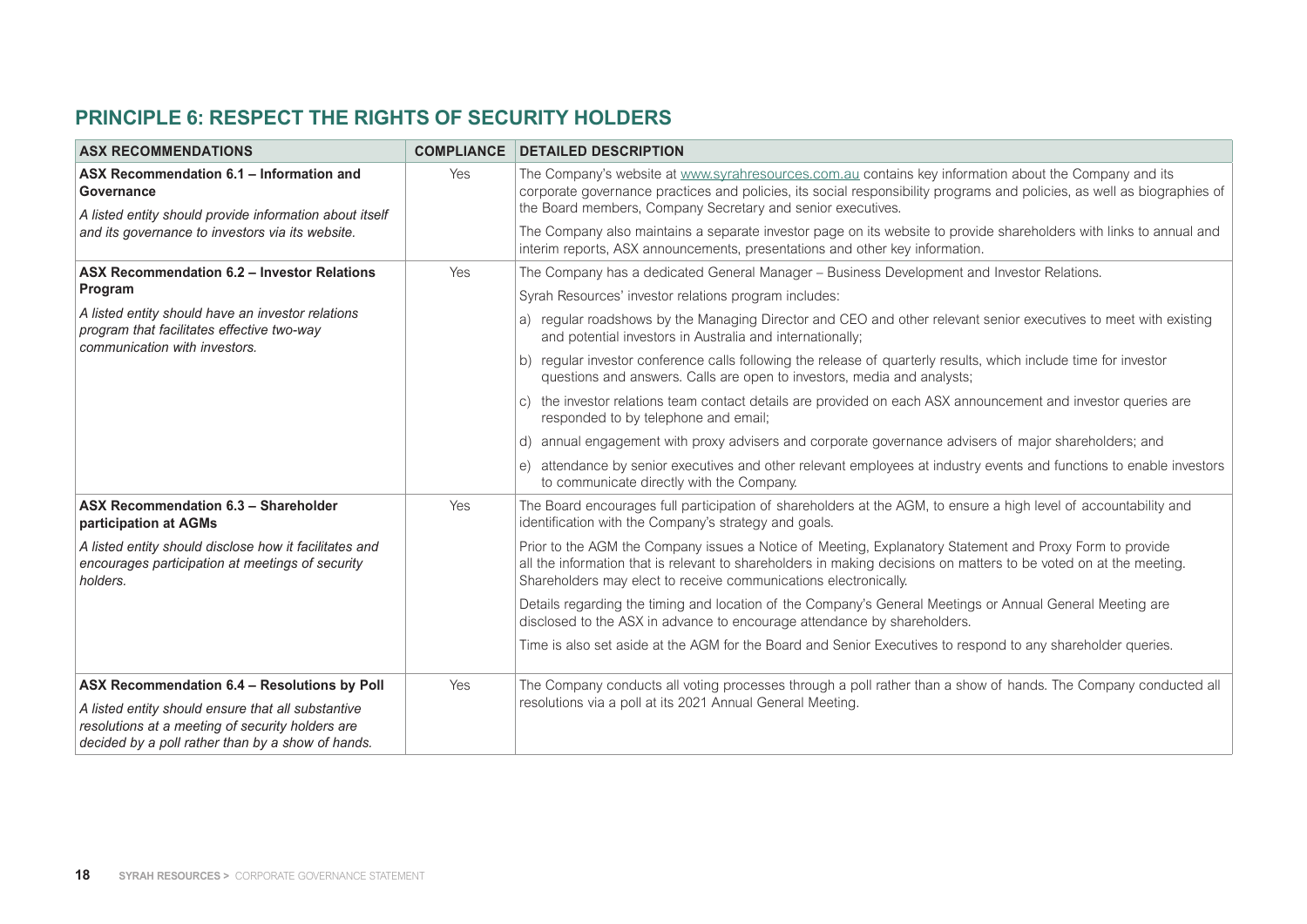<span id="page-20-0"></span>

| <b>ASX RECOMMENDATIONS</b>                                                                                                                                                        | <b>COMPLIANCE</b> | <b>DETAILED DESCRIPTION</b>                                                                                                                                 |
|-----------------------------------------------------------------------------------------------------------------------------------------------------------------------------------|-------------------|-------------------------------------------------------------------------------------------------------------------------------------------------------------|
| ASX Recommendation 6.5 - Electronic<br><b>Communications</b>                                                                                                                      | Yes               | Shareholders have the option of electing to receive communications from and sending communications to the<br>Company and its share registry electronically. |
| A listed entity should give security holders the<br>option to receive communications from, and send<br>communications to, the entity and its security registry<br>electronically. |                   | Syrah Resources actively encourages its shareholders to take up the benefits of electronic communications.                                                  |

#### **PRINCIPLE 7: RECOGNISE AND MANAGE RISK**

| <b>ASX RECOMMENDATIONS</b>                                                                             | <b>COMPLIANCE</b> | <b>DETAILED DESCRIPTION</b>                                                                                      |
|--------------------------------------------------------------------------------------------------------|-------------------|------------------------------------------------------------------------------------------------------------------|
| ASX Recommendation 7.1 - Risk Committee                                                                | Yes               | The Audit and Risk Committee has three members, all of whom are non-executive and independent directors.         |
| The board of a listed entity should:                                                                   |                   | The Committee is Chaired by an independent director.                                                             |
| (a) have a committee or committees to oversee risk,                                                    |                   | The Audit and Risk Committee charter is available at www.syrahresources.com.au.                                  |
| each of which:                                                                                         |                   | An overview of the Committee membership, responsibilities, qualifications and experience is provided above under |
| (1) has at least three members, a majority of                                                          |                   | "Overview".                                                                                                      |
| whom are independent directors; and                                                                    |                   | Meeting details, committee members and attendances are set out in the Annual Report.                             |
| (2) is chaired by an independent director,                                                             |                   |                                                                                                                  |
| and disclose:                                                                                          |                   |                                                                                                                  |
| (3) the charter of the committee;                                                                      |                   |                                                                                                                  |
| (4) the members of the committee; and                                                                  |                   |                                                                                                                  |
| (5) as at the end of each reporting period, the                                                        |                   |                                                                                                                  |
| number of times the committee met throughout<br>the period and the individual attendances of           |                   |                                                                                                                  |
| the members at those meetings; or                                                                      |                   |                                                                                                                  |
| (b) if it does not have a risk committee or committees                                                 |                   |                                                                                                                  |
| that satisfy (a) above, disclose that fact and the<br>processes it employs for overseeing the entity's |                   |                                                                                                                  |
| risk management framework.                                                                             |                   |                                                                                                                  |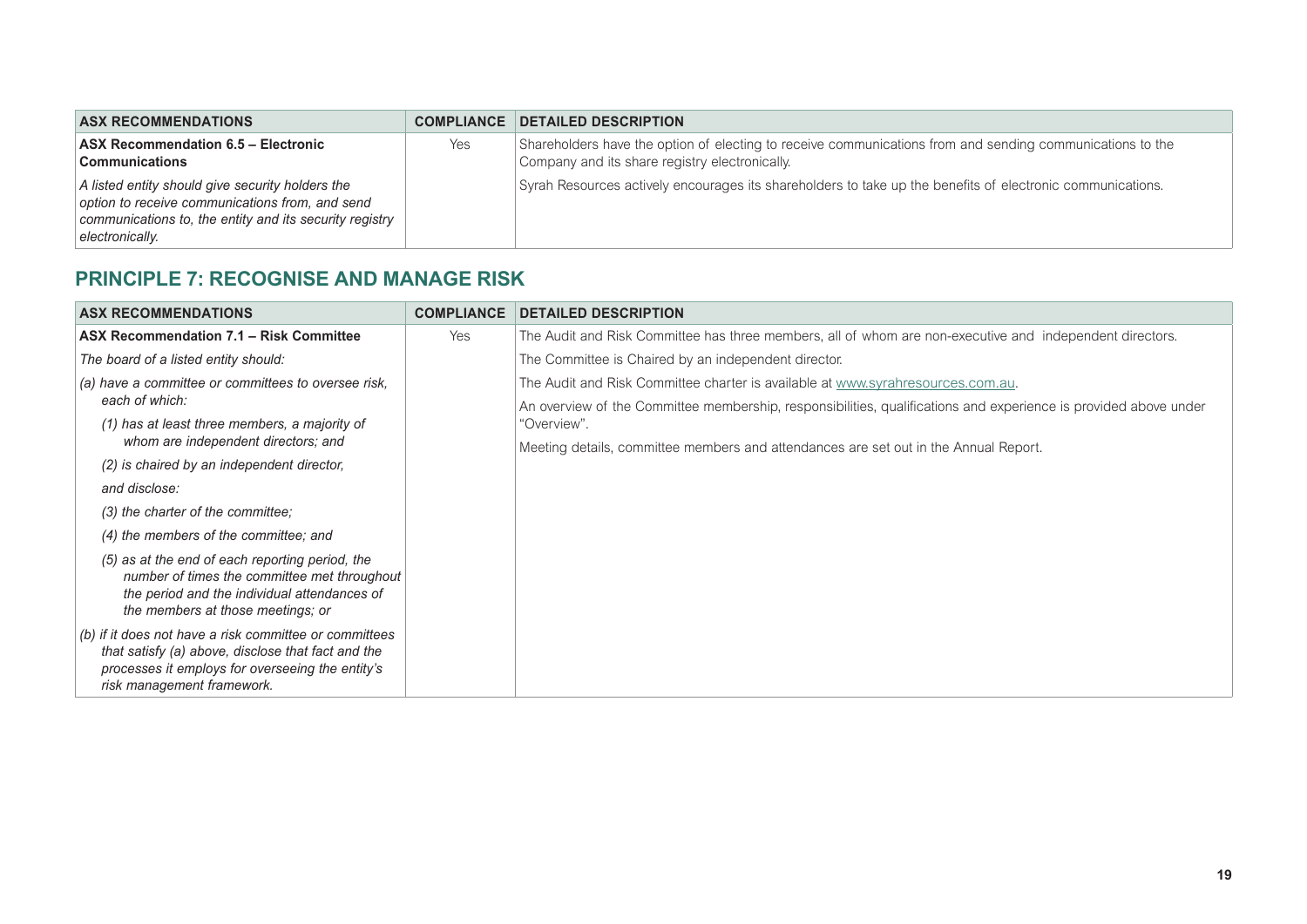| <b>ASX RECOMMENDATIONS</b>                                                                                                 | <b>COMPLIANCE</b> | <b>DETAILED DESCRIPTION</b>                                                                                                                                                                                                                                                                                                                                            |
|----------------------------------------------------------------------------------------------------------------------------|-------------------|------------------------------------------------------------------------------------------------------------------------------------------------------------------------------------------------------------------------------------------------------------------------------------------------------------------------------------------------------------------------|
| ASX Recommendation 7.2 - Risk Framework<br><b>Review</b>                                                                   | Yes               | The Company's Risk Management Framework is reviewed annually, and a review was conducted in 2021, with<br>continuous improvements arising from that review implemented.                                                                                                                                                                                                |
| The board or a committee of the board should:                                                                              |                   | The Board retains active oversight of the risk management process, including the risk reporting framework,                                                                                                                                                                                                                                                             |
| (a) review the entity's risk management framework at<br>least annually to satisfy itself that it continues to              |                   | material risks and material changes to risks. The Audit and Risk Committee provides detailed oversight of the Risk<br>Management Framework and associated processes.                                                                                                                                                                                                   |
| be sound and that the entity is operating with due<br>regard to the risk appetite set by the board; and                    |                   | Accountabilities and responsibilities for risk management are clearly defined and the Executive Committee, the Board<br>and its relevant sub-committees regularly review the detail of the Company's risks, the effectiveness of mitigation                                                                                                                            |
| (b) disclose, in relation to each reporting period,<br>whether such a review has taken place.                              |                   | strategies and key priorities for further risk management.                                                                                                                                                                                                                                                                                                             |
| ASX Recommendation 7.3 - Internal Audit                                                                                    | Yes               | The Company does not presently have an internal audit function. The Audit and Risk Committee ("Committee") have                                                                                                                                                                                                                                                        |
| A listed entity should disclose:                                                                                           |                   | primary responsibility for oversight of the internal controls in place to detect and deter any activity contrary to its<br>policy.                                                                                                                                                                                                                                     |
| (a) if it has an internal audit function, how the function<br>is structured and what role it performs; or                  |                   | Other internal management and independent assurance mechanisms used to evaluate and continually improve risk<br>management and internal control processes include:                                                                                                                                                                                                     |
| (b) if it does not have an internal audit function, that<br>fact and the processes it employs for evaluating               |                   | a) regular "peer review" of risk mitigation strategies and internal controls by the Executive Committee;                                                                                                                                                                                                                                                               |
| and continually improving the effectiveness of its<br>governance, risk management and internal control<br>processes.       |                   | b) engaging independent experts to review the design, development and/or implementation of control systems or<br>processes for specific areas of risk including health and safety, environment, community, crisis management,<br>security and protection of assets; and                                                                                                |
|                                                                                                                            |                   | c) feedback from the external auditors on internal financial controls.                                                                                                                                                                                                                                                                                                 |
|                                                                                                                            |                   | The results of internal management and independent expert reviews are shared with the Board and its relevant<br>committees and progress in relation to the implementation of enhancements are monitored.                                                                                                                                                               |
| ASX Recommendation 7.4 - Economic and                                                                                      | Yes               | The Company's potential material risks are set out in the Annual Report.                                                                                                                                                                                                                                                                                               |
| <b>Sustainability Risks</b><br>A listed entity should disclose whether it has any                                          |                   | The Company manages its potential material risks through the risk management framework and processes set out<br>above under Recommendation 7.2.                                                                                                                                                                                                                        |
| material exposure to environmental or social risks<br>and, if it does, how it manages or intends to manage<br>those risks. |                   | Health and Safety, Environment and Social Sustainability are covered by the Policies set out in the Overview above.<br>A copy of those policies us available on the Company's website at www.syrahresources.com.au. There are<br>comprehensive internal processes and programs of work, including regular monitoring and reporting, in place to<br>manage those risks. |
|                                                                                                                            |                   | The Company's exposure to material economic risks are considered, managed and monitored by a number of<br>business functions and processes including:                                                                                                                                                                                                                  |
|                                                                                                                            |                   | a) business strategy setting and planning;                                                                                                                                                                                                                                                                                                                             |
|                                                                                                                            |                   | b) market and industry analysis;                                                                                                                                                                                                                                                                                                                                       |
|                                                                                                                            |                   | c) macro-economic analysis including global and country specific risks, trends and factors; and                                                                                                                                                                                                                                                                        |
|                                                                                                                            |                   | d) financial and capital management.                                                                                                                                                                                                                                                                                                                                   |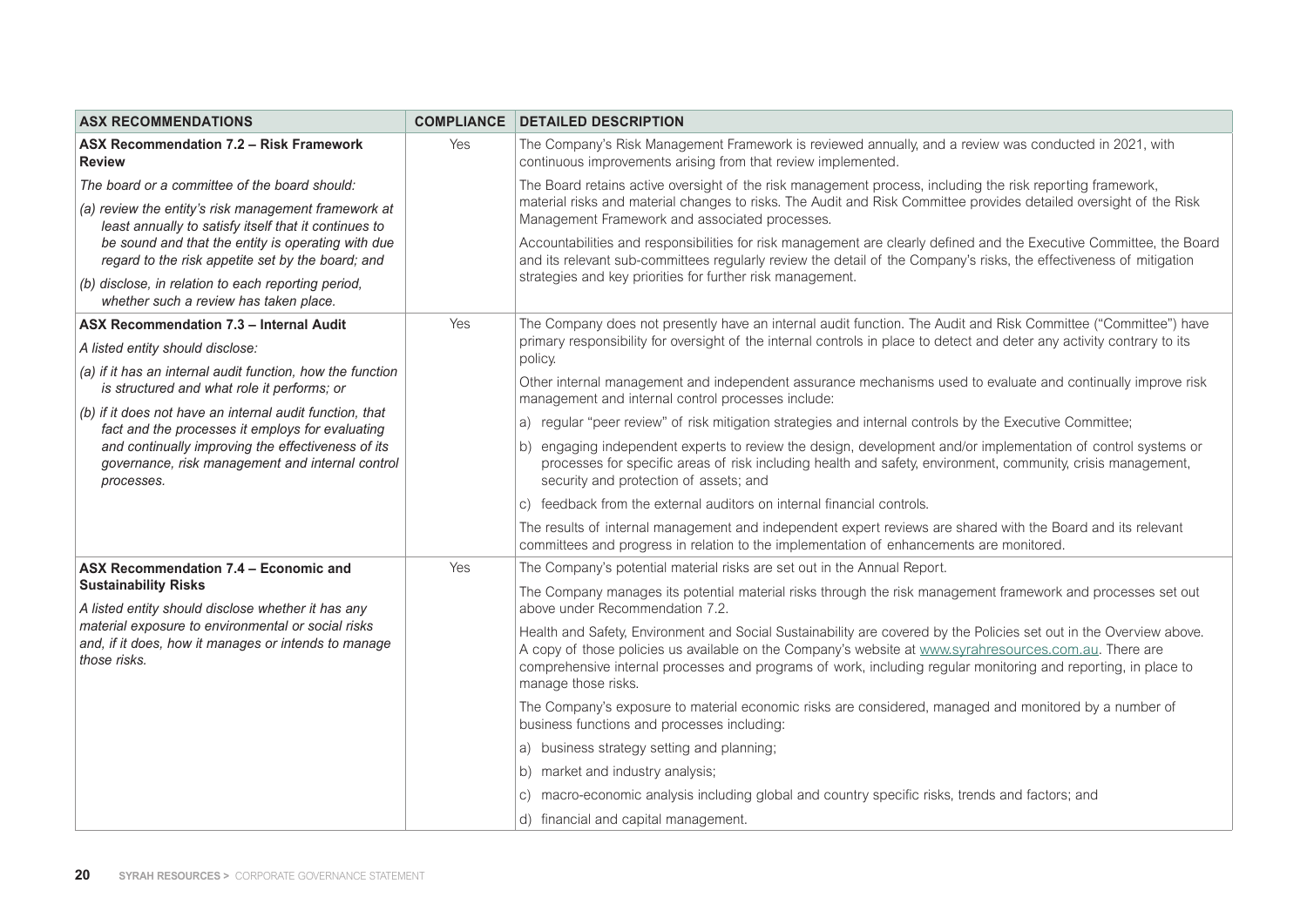### <span id="page-22-0"></span>**PRINCIPLE 8: REMUNERATE FAIRLY AND RESPONSIBLY**

| <b>ASX RECOMMENDATIONS</b>                                                                                                                                                                                                                                                       | <b>COMPLIANCE</b> | <b>DETAILED DESCRIPTION</b>                                                                                                                                                                                                                                                                                                                                                                                                     |
|----------------------------------------------------------------------------------------------------------------------------------------------------------------------------------------------------------------------------------------------------------------------------------|-------------------|---------------------------------------------------------------------------------------------------------------------------------------------------------------------------------------------------------------------------------------------------------------------------------------------------------------------------------------------------------------------------------------------------------------------------------|
| ASX Recommendation 8.1 - Remuneration<br><b>Committee</b>                                                                                                                                                                                                                        | Yes               | The Remuneration, Nomination and Governance Committee has three members, all of whom are non-executive, and a<br>majority are independent directors.                                                                                                                                                                                                                                                                            |
| The board of a listed entity should:                                                                                                                                                                                                                                             |                   | The Committee is chaired by an independent director who is not the same person as the Chair of the Board.                                                                                                                                                                                                                                                                                                                       |
| (a) have a remuneration committee which:                                                                                                                                                                                                                                         |                   | The Committee charter is available at www.syrahresources.com.au.                                                                                                                                                                                                                                                                                                                                                                |
| (1) has at least three members, a majority of<br>whom are independent directors; and                                                                                                                                                                                             |                   | An overview of the Committee membership, responsibilities, qualifications and experience is provided above under<br>"Overview".                                                                                                                                                                                                                                                                                                 |
| (2) is chaired by an independent director,                                                                                                                                                                                                                                       |                   | All Committee members attended each meeting as set out in the 2021 Annual Report during the 2021 year.                                                                                                                                                                                                                                                                                                                          |
| and disclose:                                                                                                                                                                                                                                                                    |                   |                                                                                                                                                                                                                                                                                                                                                                                                                                 |
| (3) the charter of the committee;                                                                                                                                                                                                                                                |                   |                                                                                                                                                                                                                                                                                                                                                                                                                                 |
| (4) the members of the committee; and                                                                                                                                                                                                                                            |                   |                                                                                                                                                                                                                                                                                                                                                                                                                                 |
| (5) as at the end of each reporting period, the<br>number of times the committee met throughout<br>the period and the individual attendances of<br>the members at those meetings; or                                                                                             |                   |                                                                                                                                                                                                                                                                                                                                                                                                                                 |
| (b) if it does not have a remuneration committee,<br>disclose that fact and the processes it employs for<br>setting the level and composition of remuneration<br>for directors and senior executives and ensuring<br>that such remuneration is appropriate and not<br>excessive. |                   |                                                                                                                                                                                                                                                                                                                                                                                                                                 |
| ASX Recommendation 8.2 - Remuneration                                                                                                                                                                                                                                            | Yes               | The Company has established remuneration policies and procedures to ensure the following:                                                                                                                                                                                                                                                                                                                                       |
| <b>Policies and Practices</b><br>A listed entity should separately disclose its policies                                                                                                                                                                                         |                   | a) attract and retain Non-Executive Directors and senior executives and employees who will create value for<br>shareholders; and                                                                                                                                                                                                                                                                                                |
| and practices regarding the remuneration of non-<br>executive directors and the remuneration of executive<br>directors and other senior executives.                                                                                                                              |                   | b) fairly and responsibly reward employees having regard to the performance of the Group, the performance of each<br>employee and industry remuneration conditions.                                                                                                                                                                                                                                                             |
|                                                                                                                                                                                                                                                                                  |                   | Details of these policies and procedures are set out in Remuneration Report section of the Company's Annual Report,<br>as are the details of remuneration paid to Non-Executive Directors, the Managing Director and CEO and the Executive<br>Committee. The Remuneration Report highlights the balance between fixed pay, short term incentive and long-term<br>incentives, and the relationship to the Company's performance. |
|                                                                                                                                                                                                                                                                                  |                   | In Q1 2020 the Company engaged an independent remuneration consultant to provide benchmarking data for key<br>roles including Non-Executive Directors, Managing Director and the Executive Committee, to assist the Company<br>in ensuring that remuneration packages remain competitive. This was not a remuneration recommendation for the<br>purposes of the Corporations Act 2001 (Cth).                                    |
|                                                                                                                                                                                                                                                                                  |                   | The Company also undertook internal benchmarking in Q1 2021 and Q1 2022.                                                                                                                                                                                                                                                                                                                                                        |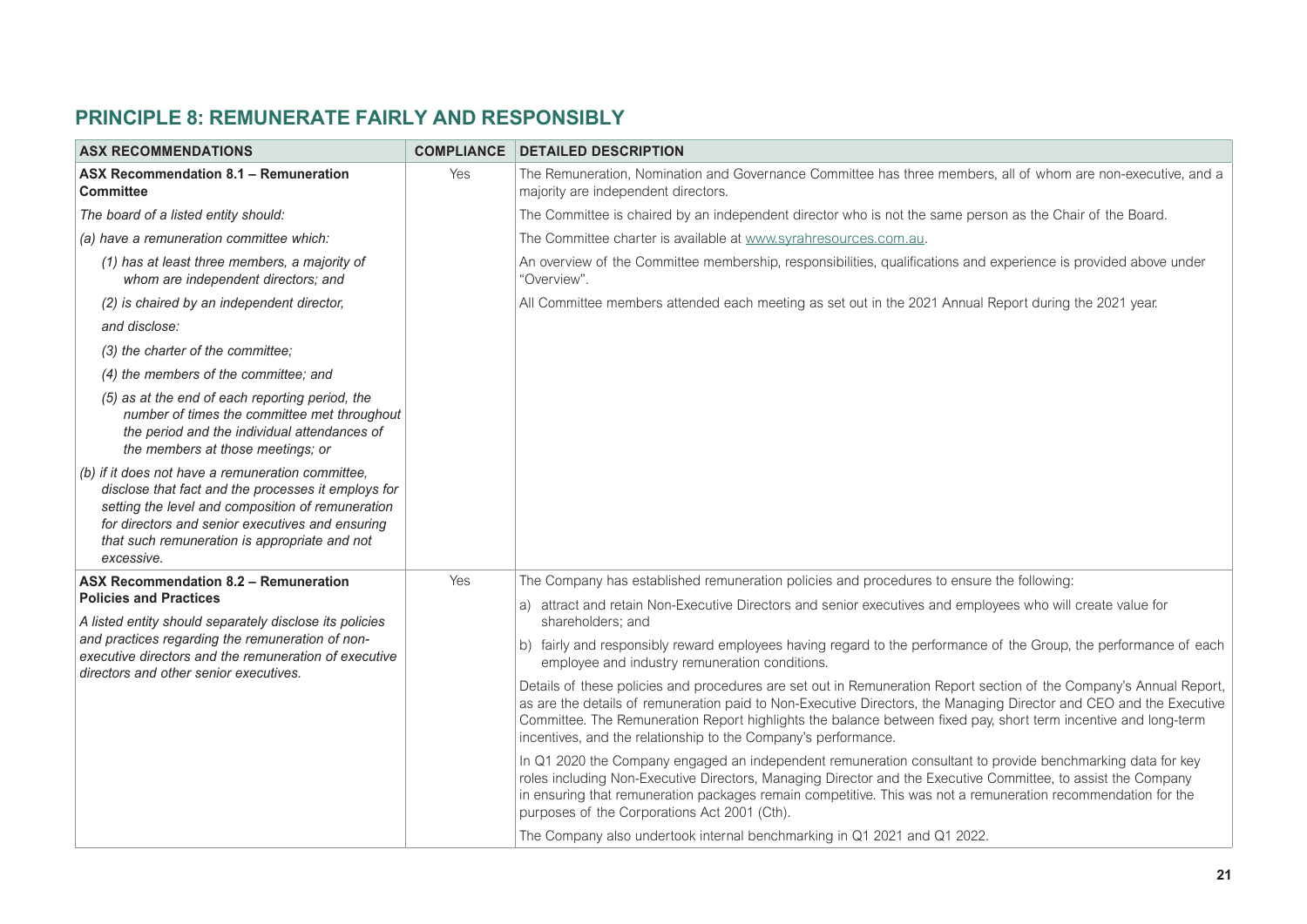<span id="page-23-0"></span>

| <b>ASX RECOMMENDATIONS</b>                                                                                                                                                                                                                                                                         | <b>COMPLIANCE</b> | <b>DETAILED DESCRIPTION</b>                                                                                                                                                                                                                                                                                                                                                                                                                                                                                                                                                                                                                                                                                                                                                                                       |
|----------------------------------------------------------------------------------------------------------------------------------------------------------------------------------------------------------------------------------------------------------------------------------------------------|-------------------|-------------------------------------------------------------------------------------------------------------------------------------------------------------------------------------------------------------------------------------------------------------------------------------------------------------------------------------------------------------------------------------------------------------------------------------------------------------------------------------------------------------------------------------------------------------------------------------------------------------------------------------------------------------------------------------------------------------------------------------------------------------------------------------------------------------------|
| ASX Recommendation 8.3 - Policy on Limiting<br><b>Economic Risk of Equity Based Remuneration</b>                                                                                                                                                                                                   | Yes               | The Company has an Equity Incentive Plan (EIP) is part of the Company's remuneration strategy and is designed to<br>align the interests of management and shareholders and assist the Company to attract, motivate and retain executives                                                                                                                                                                                                                                                                                                                                                                                                                                                                                                                                                                          |
| A listed entity which has an equity-based<br>remuneration scheme should:<br>(a) have a policy on whether participants are<br>permitted to enter into transactions (whether<br>through the use of derivatives or otherwise) which<br>limit the economic risk of participating in the<br>scheme: and |                   | and selected senior staff.<br>The Company's Securities Trading Policy specifically prohibits the use of derivatives in relation to unvested Company<br>Securities in a way that would have the effect of providing greater benefit than would otherwise have been realized<br>by the employee. This is because such use of derivatives may allow value to be realized from those Securities even if<br>the relevant performance hurdles have not been met, which would break the intended connection between employee<br>performance and shareholder best interests.<br>Use of derivatives is permitted in relation to vested Company Securities (provided that the balance of the Securities<br>Trading Policy is complied with). Under the Corporations Act 2001 (Cth), Key Management Personnel are prohibited |
| (b) disclose that policy or a summary of it.                                                                                                                                                                                                                                                       |                   | from hedging any remuneration that has not vested or has vested but remains subject to a holding lock.<br>A copy of the Securities Trading Policy is available on the Company's website at www.syrahresources.com.au.                                                                                                                                                                                                                                                                                                                                                                                                                                                                                                                                                                                             |

#### **PRINCIPLE 9: ADDITIONAL RECOMMENDATIONS THAT APPLY ONLY IN CERTAIN CASES**

| <b>ASX RECOMMENDATIONS</b>                                                                                                                                                                                                                                                                                                                                                                                   | <b>COMPLIANCE</b> | <b>DETAILED DESCRIPTION</b>    |
|--------------------------------------------------------------------------------------------------------------------------------------------------------------------------------------------------------------------------------------------------------------------------------------------------------------------------------------------------------------------------------------------------------------|-------------------|--------------------------------|
| ASX Recommendation 9.1 -                                                                                                                                                                                                                                                                                                                                                                                     |                   | Not applicable to the Company. |
| A listed entity with a director who does not speak the<br>language in which board or security holder meetings<br>are held or key corporate documents are written<br>should disclose the processes it has in place to<br>ensure the director understands and can contribute to<br>the discussions at those meetings and understands<br>and can discharge their obligations in relation to those<br>documents. |                   |                                |
| <b>ASX Recommendation 9.2 -</b>                                                                                                                                                                                                                                                                                                                                                                              |                   | Not applicable to the Company. |
| A listed entity established outside Australia should<br>ensure that meetings of security holders are held at a<br>reasonable place and time.                                                                                                                                                                                                                                                                 |                   |                                |
| ASX Recommendation 9.3 -                                                                                                                                                                                                                                                                                                                                                                                     |                   | Not applicable to the Company. |
| A listed entity established outside Australia, and an<br>externally managed listed entity that has an AGM,<br>should ensure that its external auditor attends its<br>AGM and is available to answer questions from<br>security holders relevant to the audit.                                                                                                                                                |                   |                                |